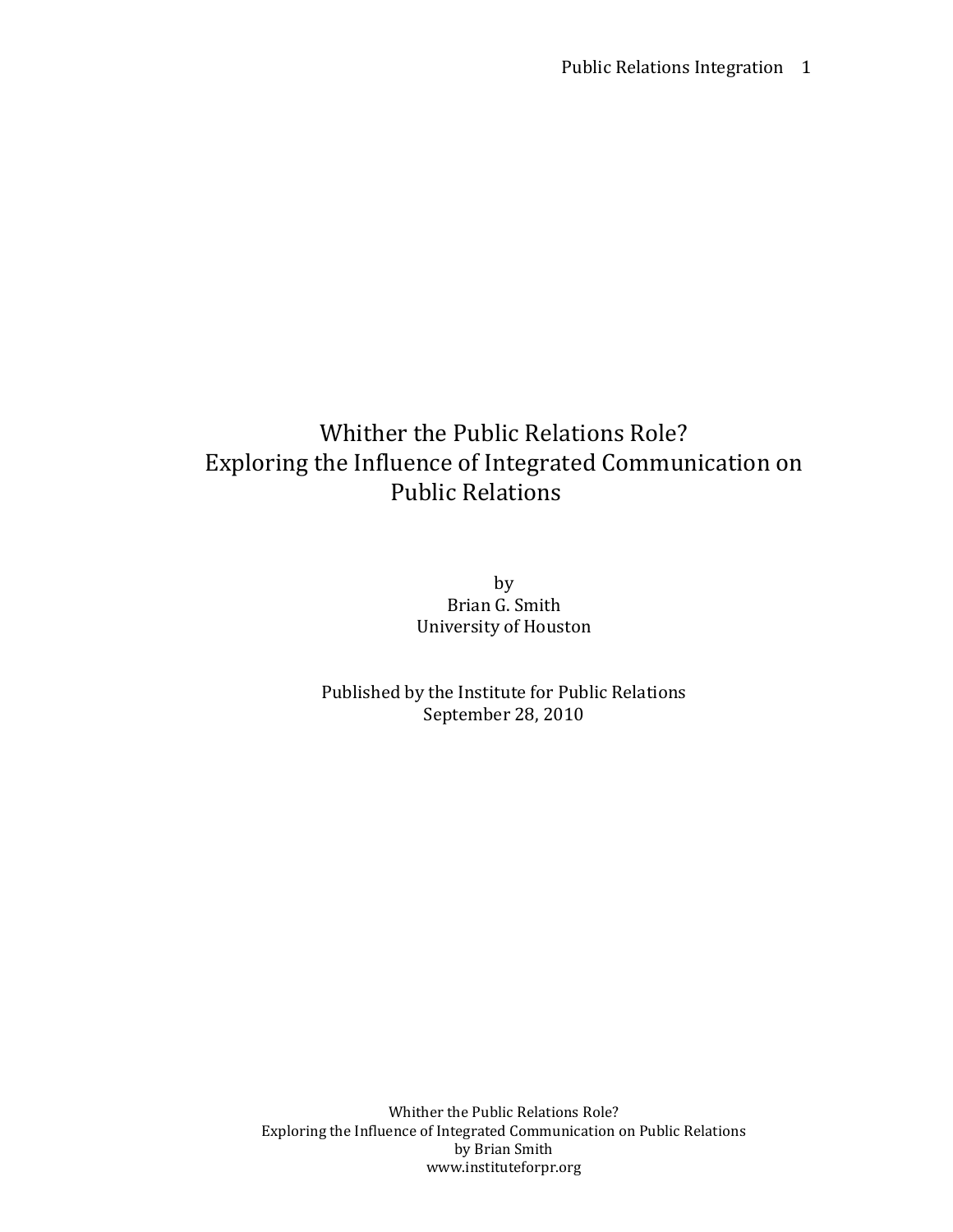### Running head: Public Relations Integration

Abstract: The integration of an organization's communication functions, also referred to as integrated marketing communication (IMC), may threaten the development of public relations as a professional practice devoted to building and managing mutually beneficial relationships with stakeholders through communication and organizational advisory. This qualitative multiple-case study demonstrates that rather than become relegated to marketing support functions, public relations' role in strategic management may increase with higher levels of integrated communication. Public relations as a strategic management function, stands to lead an organization's integrated communication through public relations' emphasis on mutually beneficial stakeholder relationships.

# Introduction

A review of public relations literature revealed that public relations scholars consider the integration of marketing and public relations a threat to public relations professional development (Hallahan, 2007). According to scholars, integrated communication, also referred to integrated marketing communication (IMC), stands to encroach on public relations credibility with "unscrupulous marketing practices" (p. 305) and sublimate it as a marketing support function (p. 301-302) and relegate it to "an inferior technical role…divest[ing] public relations of any significant administrative responsibilities" (p. 305).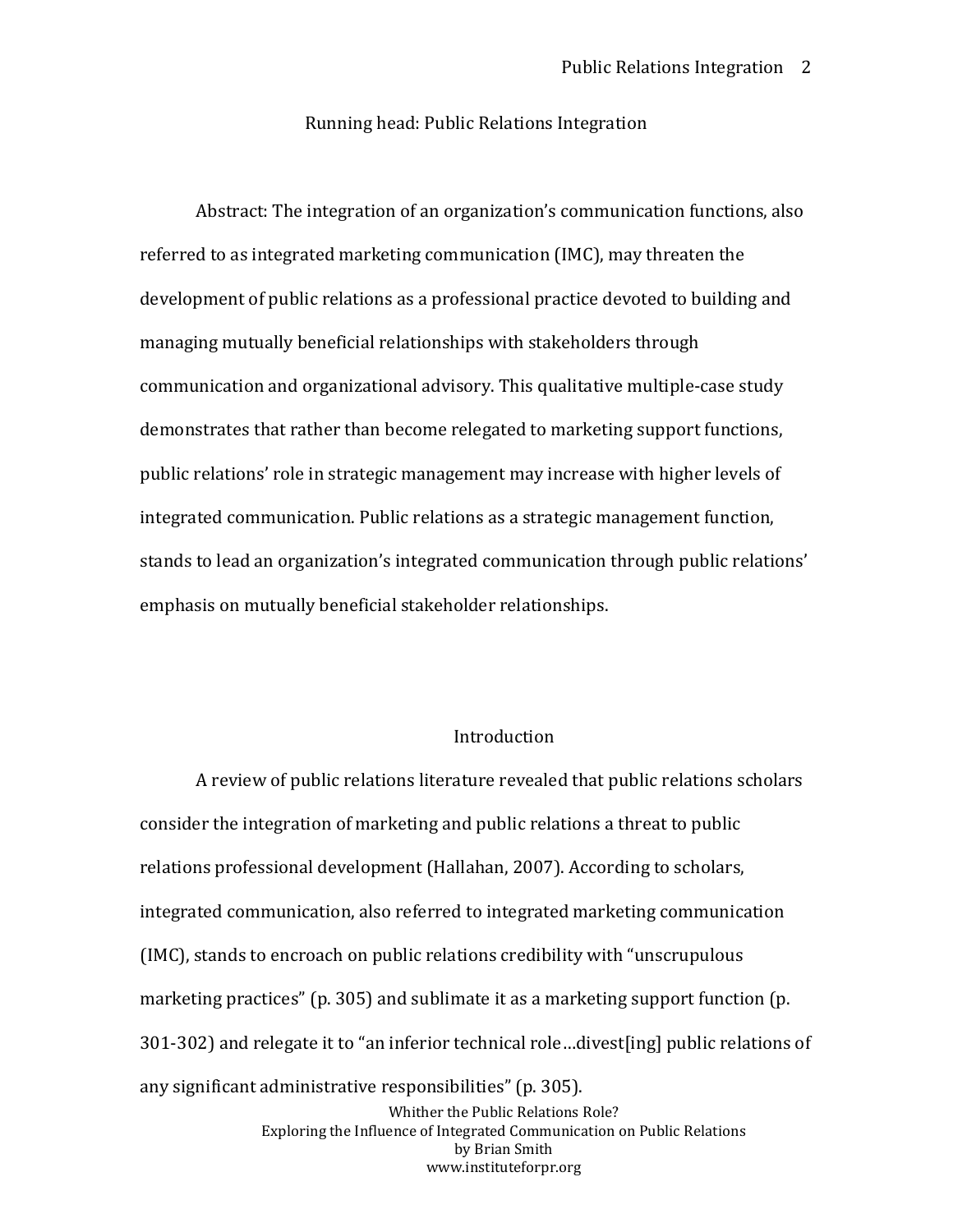Such reservations against integrated communication are unproven and may be based on opinion rather than research. This study addresses integrated communication's influence on public relations. This multiple case study of two organizations with differing degrees of integrated communication demonstrates that public relations may not assume an inferior marketing support role with higher levels of integration. On the contrary, integration may raise the importance of public relations. This study also answers Hallahan's (2007) call to conceptualize communication structures and public relations and marketing convergences in an integrated communication setting.

### Literature Review

# *Public Relations*

Over two decades ago, Ferguson (1984) declared that an emphasis on relationships would legitimize the field of public relations. From that time, several scholars have sought to establish public relations as a relationship discipline. Cutlip, Center, and Broom (2000, originally 1985) define public relations as:

"The management function that establishes and maintains mutually beneficial relationships between an organization and the publics on whom its success or failure depends" (p. 1).

Whither the Public Relations Role? Exploring the Influence of Integrated Communication on Public Relations by Brian Smith www.instituteforpr.org Research has supported this definition, asserting that the purpose of public relations is to build relationships with an organization's key constituencies (Ledingham, 2003; Heath, 2001, p. 2; Dozier & Lauzen, 2000, p. 4; Hon & Grunig, 1999) and that the value of public relations to an organization is in the function's relationship-building capacity (Grunig, Grunig, & Dozier, 2002; p. 548; Grunig &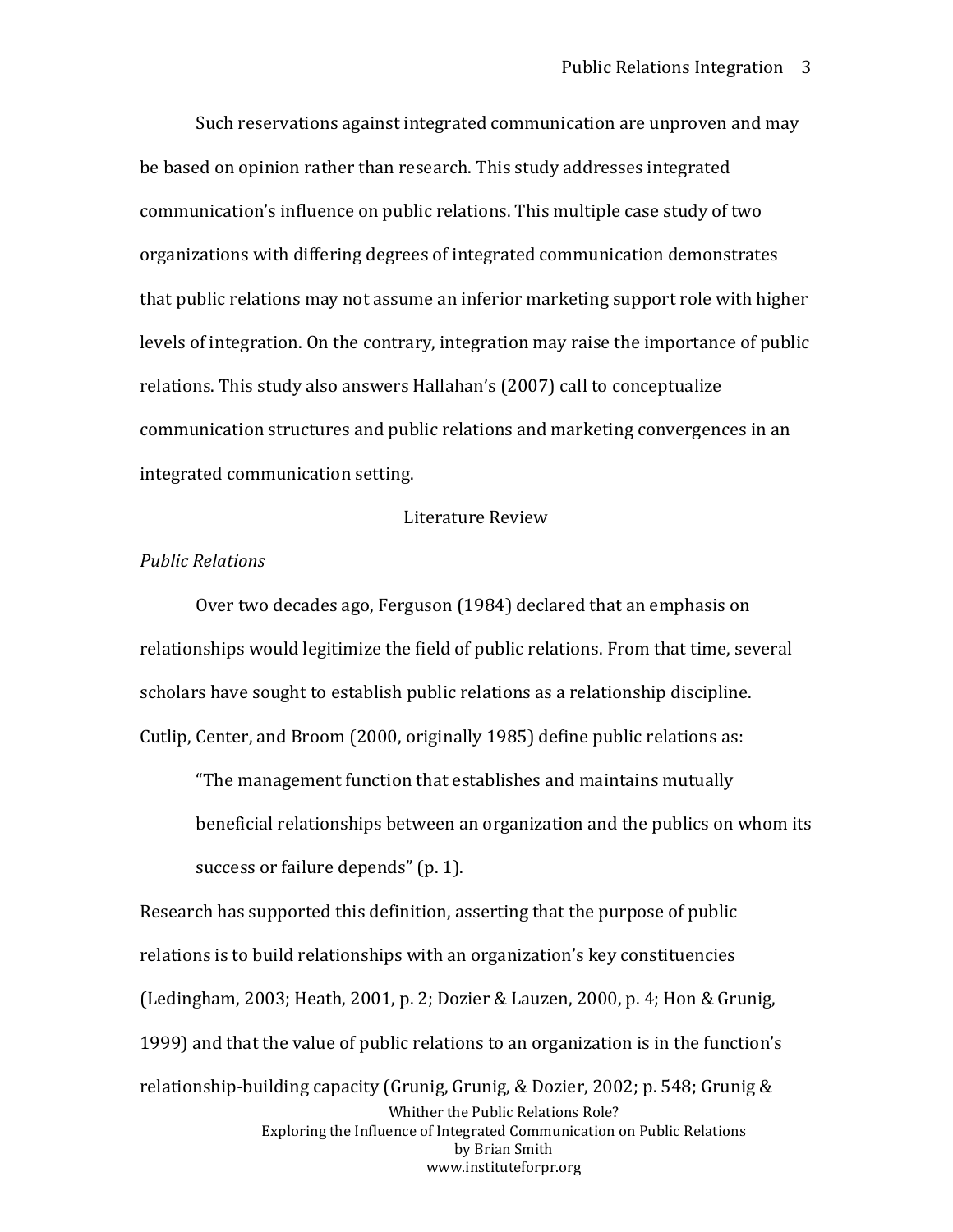Huang, 2000). In fact, Heath (2001) argued that "the emerging vocabulary" of the public relations discipline featured relationship concepts like shared meaning, listening, trust, and collaboration, and that mutually beneficial relationships give organizations "a license to operate" (p. 3).

Strategic relationship management is a focus of public relations research. Scholars have examined the cultivation of relationships (Ledingham, 2006; Grunig & Huang, 2000; Grunig & Hung, 2002; Grunig, 2002) and how relationships facilitate the understanding of an organization's stakeholders (Aldoory & Sha, 2007; Grunig, 2006; Toth, 2006), and have also sought to build models to measure and evaluate relationship-building in public relations (Grunig, 2006; Grunig & Huang, 2000; Grunig, Grunig, & Dozier, 2002). Hutton (1999) argued that relationships are the only unique organizing structure of the field.

Whither the Public Relations Role? Exploring the Influence of Integrated Communication on Public Relations by Brian Smith www.instituteforpr.org The organizing concept of relationships in public relations, and the role of public relations as a strategic relationship management function, is in influencing an organization's behavior toward mutual benefit between the organization and its stakeholders. Grunig and Huang (2002) pointed towards public relations' advisory role in relationships in their argument that "what an organization does (more than what it says) has a strong influence on what people think and say about it and the relationship they have with that organization" (p. 14). To this end, three central areas of public relations' involvement with developing relationships are: 1) identifying stakeholders vis-à-vis the issues they create, 2) developing communication strategies that cultivate relationships, and 3) evaluating organizational success based on the quality of public relations (Grunig, 2006).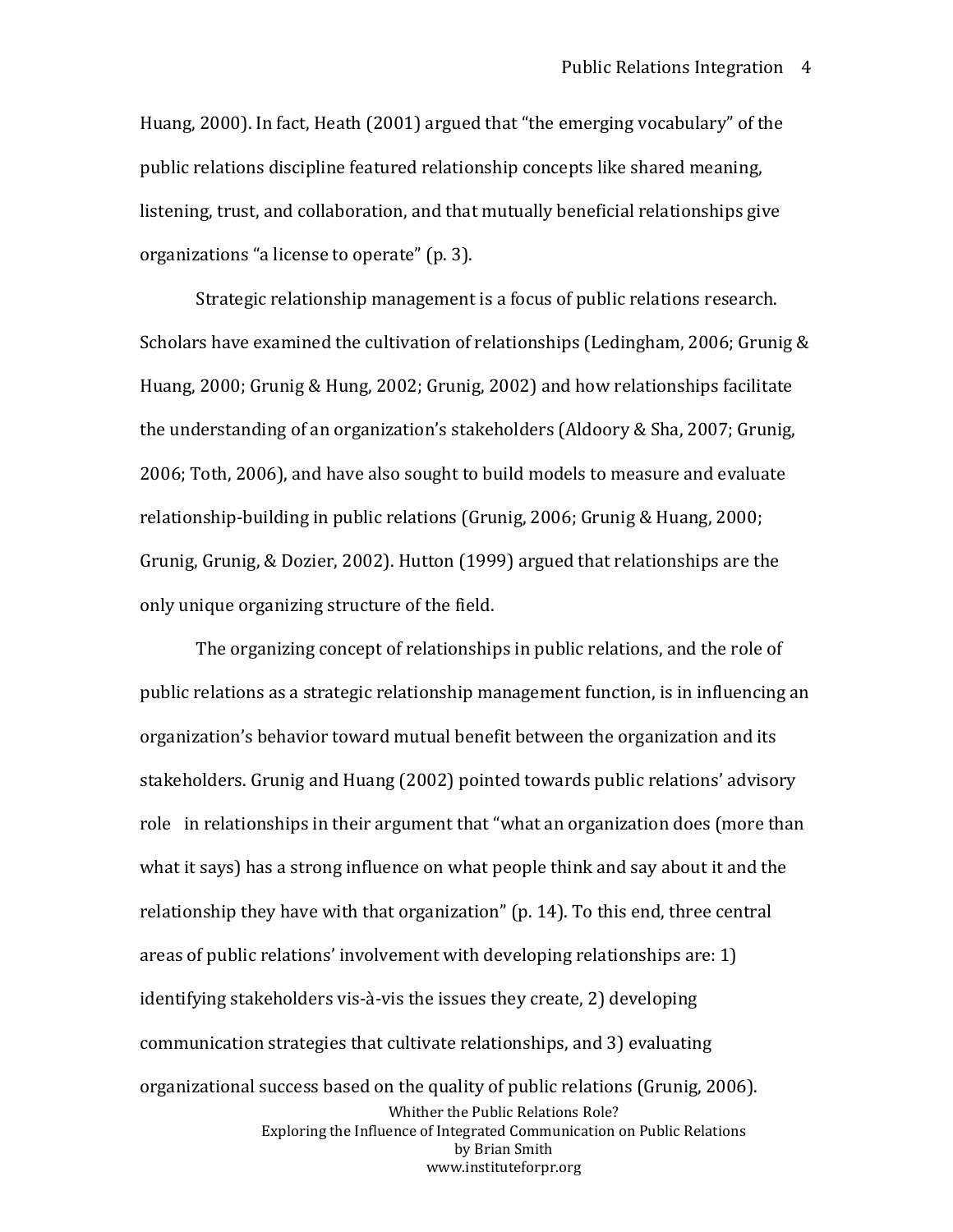### *Marketing*

Marketing is considered the organizational function that generates market intelligence about the needs of current and potential customers, creates and promotes the value of an organization's offerings, and achieves competitive advantage (Aaker, 2008, Zahay, et al., 2004). Marketing seeks to capitalize on consumer trends and strategize communication for sustained profitability and brand equity (Aaker, 2008, Schultz & Kitchen, 2004, Keller, 2000).

Marketing is commonly considered in terms of the marketing communications mix (or the promotional mix), which includes advertising, personal selling, sales promotion, direct marketing, and publicity (Kitchen, 1999). The use of marketing communications tools in the marketing mix is influenced by consumer needs and wants, product loyalties, competition, financial risk, and the drive for market-share (Kitchen, 1999). Marketing literature has focused on the importance of a customer-centric worldview because doing so generates competitive advantage and sustained profitability (Dewhirst & Davis, 2005, Rust, Zeithaml, & Lemon, 2004, Schultz & Kitchen, 2004).

Two processes marketing scholars consider critical are branding and relationship marketing. Branding is the process of associating salient characteristics about a product, service, or organization in the minds of consumers (Aaker, 2008; Rust, et al., 2004; Holt, 2003). Through branding, marketers seek to influence the way consumers perceive an organization and its offerings (Keller, 2003) toward purchasing its products and services (Aaker, 2008). The purpose of branding is to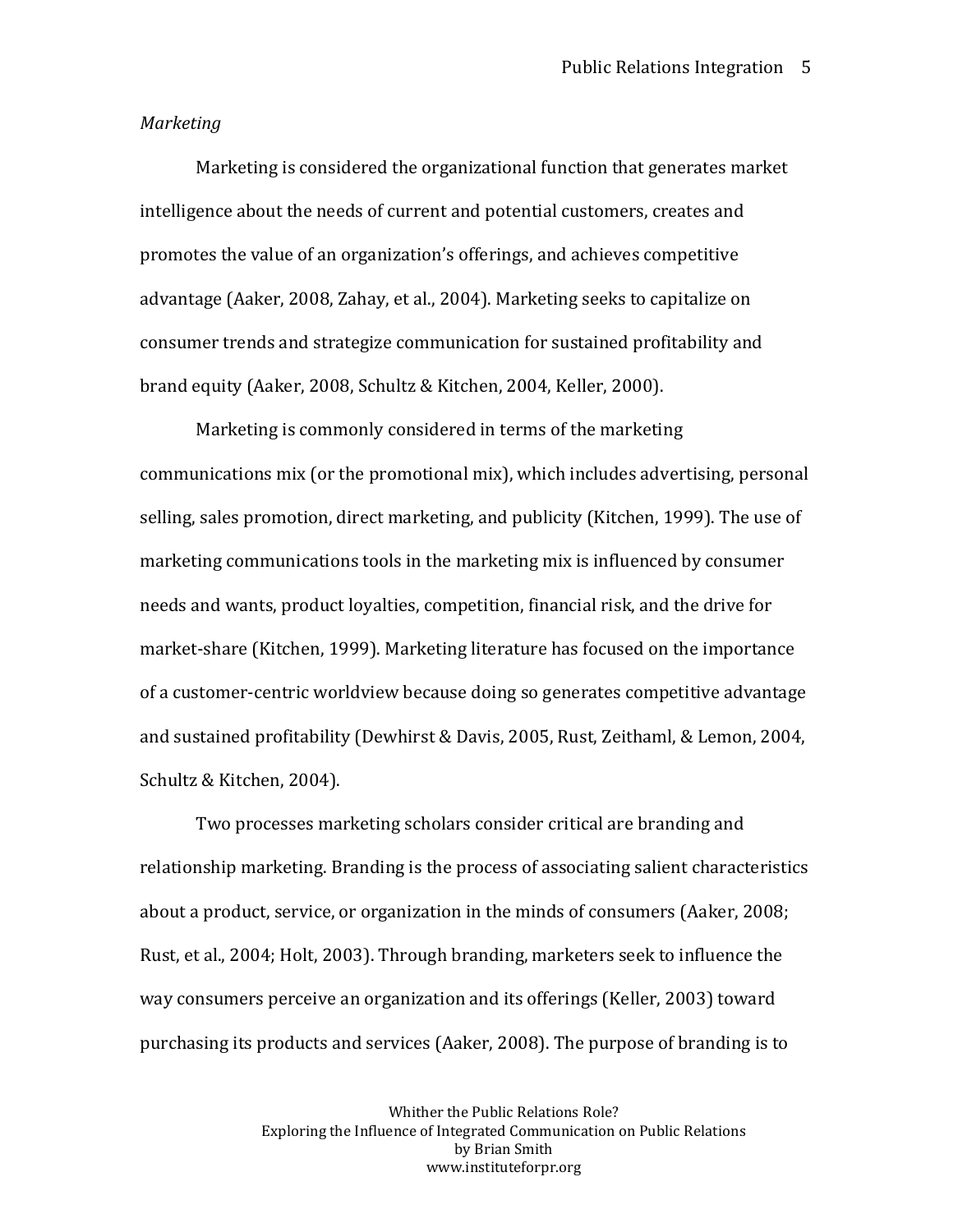build brand equity—or the value of an organization above and beyond its value without the brand (Keller, 2003).

Relationship marketing comprises marketers' efforts to ensure customer loyalty through exchanges that occur before, during and after a purchase transaction (Zahay, et al., 2004; Morgan & Hunt, 1994). Relationship marketing comprises "all marketing activities directed toward establishing, developing, and maintaining successful relational exchanges" (Morgan & Hunt, 1994, p. 22) and "long-term win-win relationships with customers" (Kitchen and De Pelsmacker, 2004, p. 124). Relationships are an emerging focus in marketing (Dewhirst & Davis, 2005, p. 86; Madhavaram, et al., 2005), as marketers now try to "optimize individualized communications and interactions with customers and prospects to develop a long-term profitable relationship with them" (Kitchen & De Pelsmacker, 2004, p. 138).

# *Integrated Communication*

Organizations are integrating their communication functions and coordinating the efforts of public relations and marketing for the benefits of strategic consistency and providing a unified voice to consumers (Kitchen, 1999). Recent surveys by the Association of National Advertisers reveal that as many as 74% of firms are operating integrated communication programs (Liodice, 2008).

Whither the Public Relations Role? Exploring the Influence of Integrated Communication on Public Relations by Brian Smith www.instituteforpr.org Though integration scholars have yet to agree on an official definition, communication integration can be defined as "the coordinated use of a variety of different promotional communication tools toward a single objective" (Hallahan, 2007, p. 299). Communication integration involves the integration of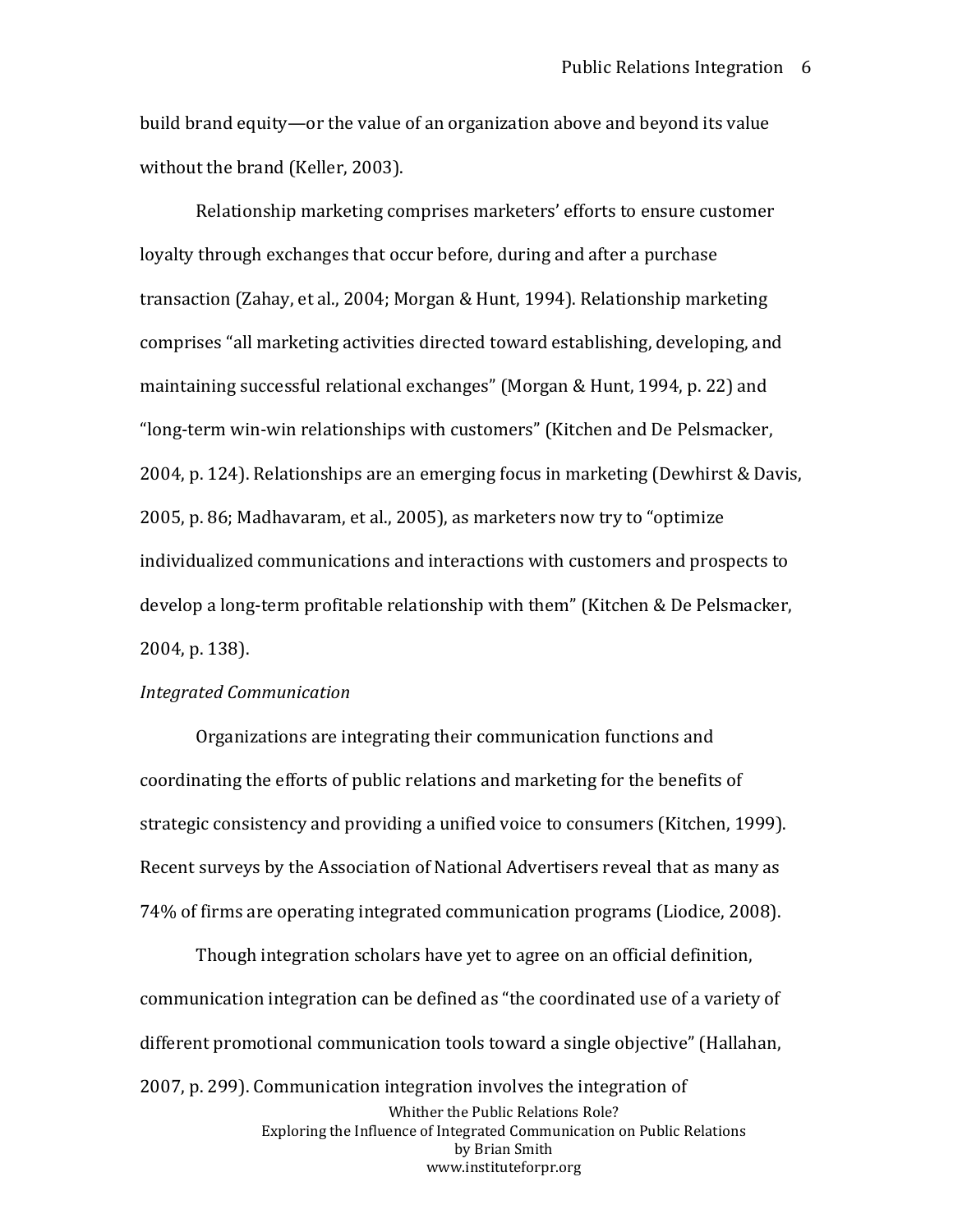communication content and messages, channels, stakeholders and consumers, and results (Kliatchko, 2008).

The dominant framework of communication integration considers integration a marketing concept. Integration, often referred to as Integrated Marketing Communication (IMC), is "a concept of marketing communications planning that recognises the added value in a programme that integrates a variety of strategic disciplines—e.g. general advertising, direct response, sales promotion, and public relations—and combines these disciplines to provide clarity, consistency and maximum communication impact" (Kerr, Schultz, Patti, & Kim, 2008; p. 515). Some research has dropped the "M" in favor of the term integrated communication (IC), to expand integration to communication tools beyond the marketing mix (Vos & Schoemaker, 2001; Gronstedt, 2000, 1996; Caywood, 1997). Some have even proclaimed that IMC is dead (Grunig et al., 2002), though research continues to refer to integration as IMC, and the term IC is used less frequently or interchangeably with IMC (Kliatchko, 2005, 2008; Thorson & Moore, 1996). This study considers integration of all communication functions, including public relations marketing, and others.

Whither the Public Relations Role? Exploring the Influence of Integrated Communication on Public Relations by Brian Smith www.instituteforpr.org In spite definitional ambiguities, the purpose of integration appears to be clear—organizations integrate communication to maximize impact (Kliatchko, 2005; Duncan & Caywood, 1996). This impact includes organizational brand and reputation (Kitchen, Schultz, Kim, Han, & Li, 2004; Kliatchko, 2005) and message resonance (Duncan & Caywood, 1996). Pioneers of integrated communication research, Schultz and Kitchen (2001) have argued that the integration of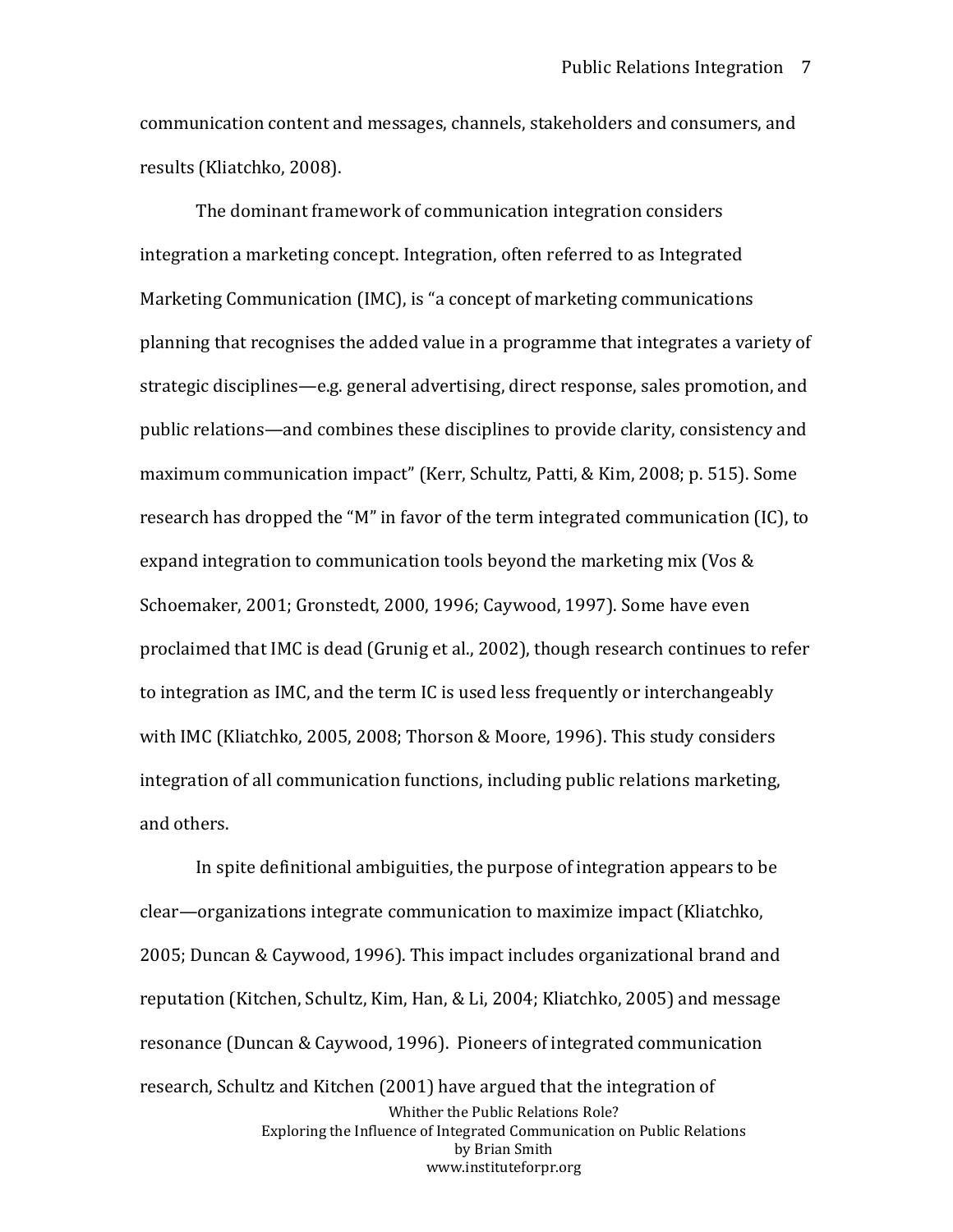communication should be dedicated to creating and sustaining relationships with an organization's brand, because "it is the brand with which customers and consumers have ongoing relationships" (p. 90).

Additionally, scholars have proposed that integration involves the recognition that an organization's publics overlap (Kitchen, Brignell, Li, & Spickett, 2004; Reid, 2003; Schultz & Kitchen, 1997; Schultz, 1996)—that is, a customer may also be a stakeholder and vice-versa (Gronstedt, 1996; 2000). Integration scholars, then, argue that integrated communication is a necessity to build relationships with publics because publics are already integrating an organization's messages and behavior, regardless of intended communication strategies (Kliatchko, 2008; Schultz, 1996; Schumann, Dyer, & Petkus, 1996; Duncan, 1993).

Inasmuch as integration represents a coordination of public relations and marketing, it stands to exacerbate a recognized overlap between the two functions (Kotler & Minda, 2000)—both seek to satisfy needs of organizational publics, though from different approaches. In fact, scholars have expressed concern that integration may lead to a dominance of marketing philosophy on public relations, and Grunig (2006a) has argued that it is time to move public relations considerations in integrated marketing communications beyond messaging and publicity to "develop symmetrical principles of cultivating relationships with consumers" (p. 170).

Whither the Public Relations Role? Exploring the Influence of Integrated Communication on Public Relations by Brian Smith www.instituteforpr.org Those who have sought to differentiate the two disciplines recognize public relations in terms of its two-way symmetrical approach to communication (Grunig, Grunig, & Dozier, 2002). Some have distinguished public relations based on the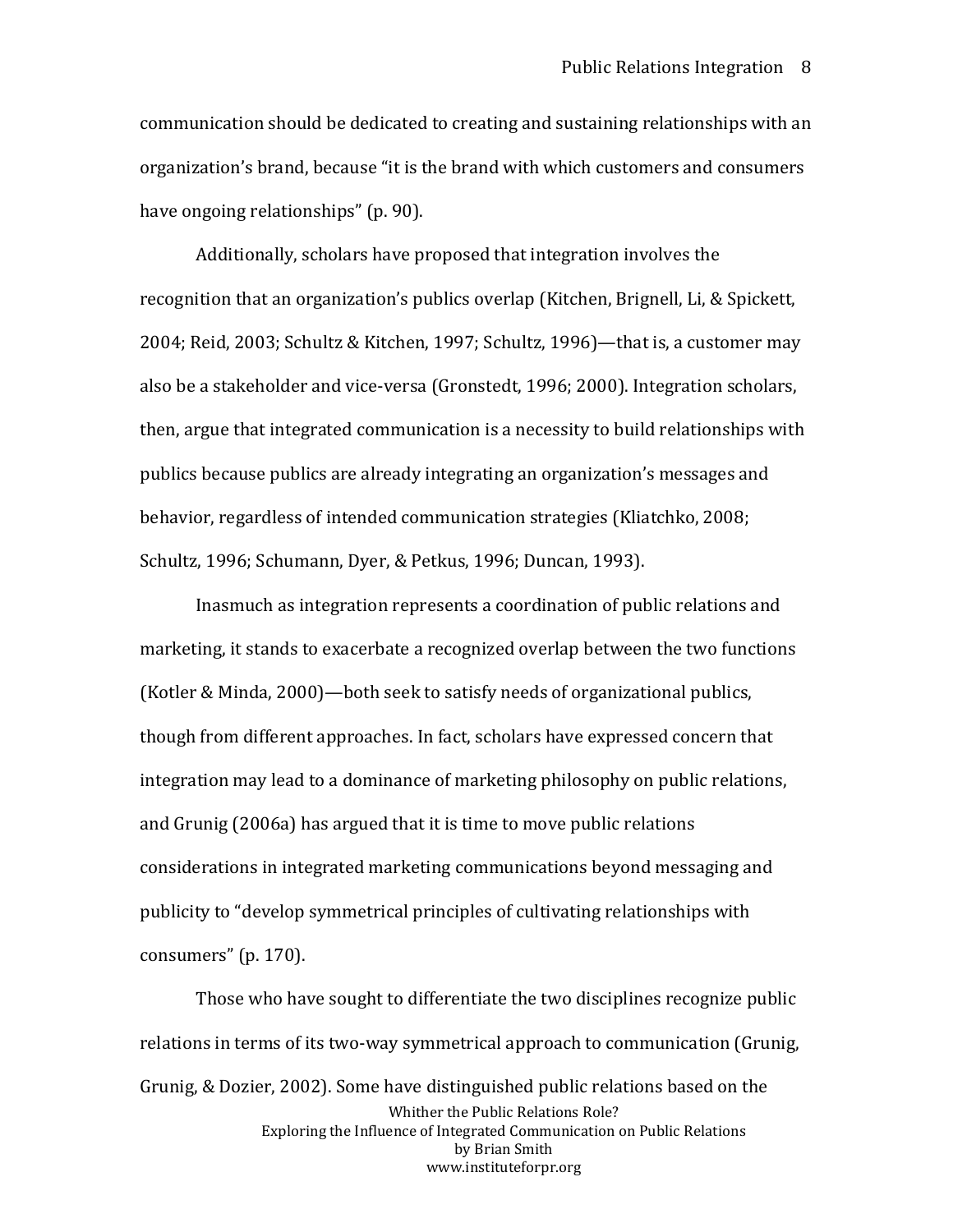publics it addresses (i.e. investors, community groups, activists, employees, etc.) and its use of uncontrolled media tools (Weiner, 2006; Gronstedt, 1996). Additionally, the two functions seek potentially incompatible goals, the one looking to make the company more market-oriented, the other, more public-oriented (Kotler & Mindak, 2000, p. 355).

Integration scholars consider public relations from two viewpoints: 1) as a marketing support function (marketing public relations or MPR) and 2) as a corporate reputation tool (corporate public relations or CPR) (Schultz & Kitchen, 2001; Gronstedt, 1996; Hallahan, 1996). Under MPR, public relations supports marketing efforts through promotion, publicity, and media relations (Hendrix, 2004; Keller, 2003). Under CPR, public relations is recognized as a public management function for building favorable relationships between organizations and noncustomer publics (Duncan & Caywood, 1996, p. 23) because "non-marketing problems cannot be solved by marketing" (Kitchen & Papasolomou, 1999, p. 344). *Integrated Concerns*

Though communication integration may be ideal for message resonance and building brand equity, debate about the appropriateness of integrating public relations and marketing has been a focus of public relations literature (Hallahan, 2007, p. 309). In particular, public relations scholars have expressed concern of marketing imperialism in a model that would combine the efforts of both disciplines (Grunig, Grunig, & Dozier, 2002). In fact, Hutton, Goodman, Alexander, and Genest (2001) have argued that there may be value in keeping the two functions distinct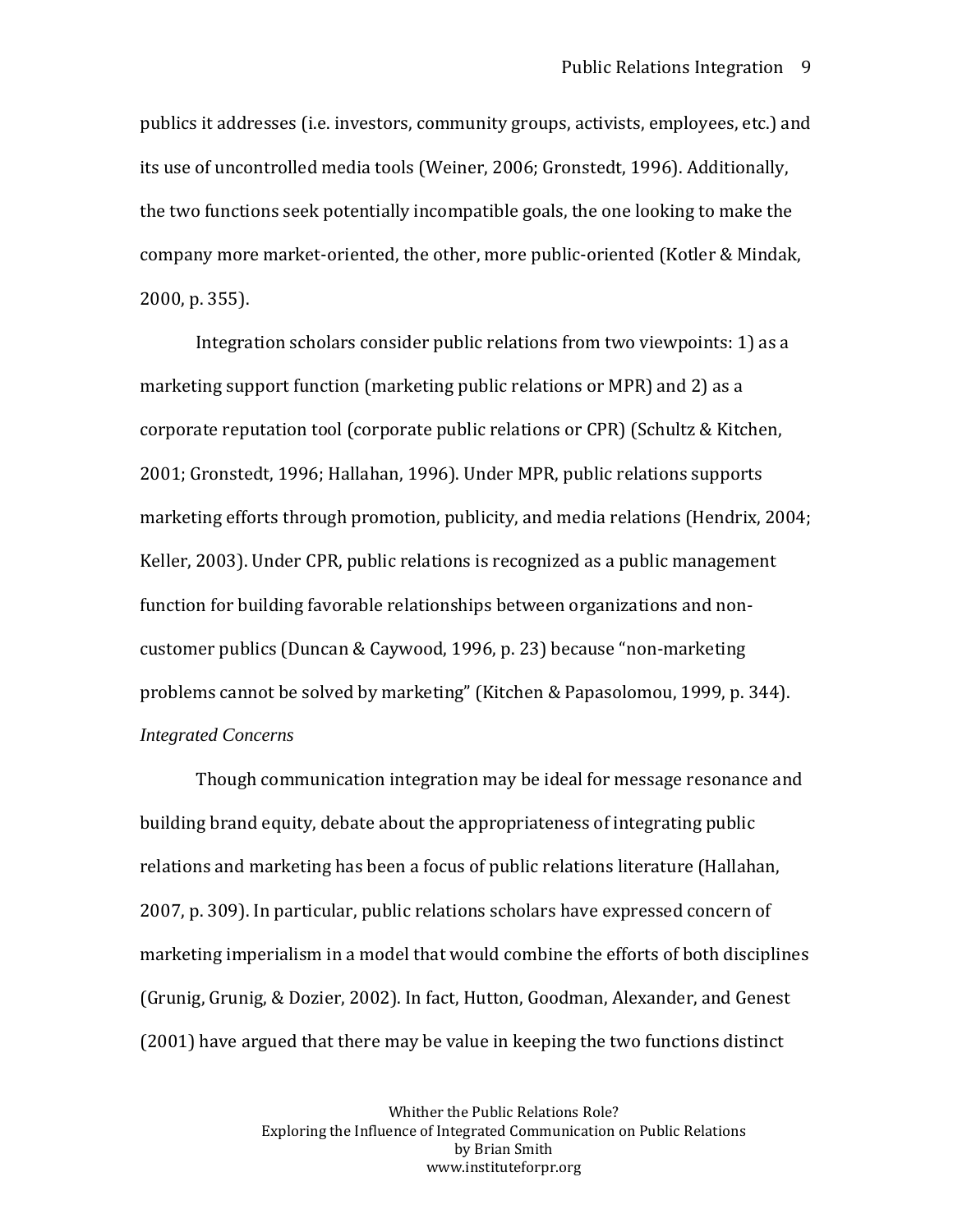because research shows that companies that separate non-customer and customer relationships have stronger reputations.

To the concerns of public relations scholars, a majority of research in integrated communication has emphasized marketing perspectives, including evaluation based on marketing's four Ps (product, price, promotion, and place) (Keh, Nguyen, Ng, 2007) and targeted marketing campaigns that consider public relations a marketing function (Kerr, et al., 2008; Stammerjohan, Wood, Chang, & Thorson, 2005; Kitchen, et al., 2004; Reid, 2003; Schultz & Kitchen 1997). For example, Lawler and Torelle (2002) demonstrated how public relations was used to educate and excite a market prior to the launch of a new Microsoft software operating system, thus complementing marketing efforts and creating recognition for the company's products.

IMC scholars also argue for an emphasis in theory development on consumer behavior (Kitchen, 1999) and the impact of message coordination on purchasing (Holt, 2003; Gabbot & Clulow, 1999). Finally, brand marketing is a dominant consideration in integrated communication research, and public relations roles in media relations, promotion, and publicity are emphasized (Kliatchko, 2008, Keller, 2003; Kitchen, 1999, Kitchen & Papasolomou, 1999).

Whither the Public Relations Role? Exploring the Influence of Integrated Communication on Public Relations by Brian Smith www.instituteforpr.org Some IMC scholars have recognized public relations beyond its marketing support roles, including Kitchen (1999), who considers public relations' roles in fulfilling public interests, and Caywood (1997), who argues that public relations should lead integration and establishing organizations as an operational member of society. Their perspectives, however, have need of being evaluated in practice.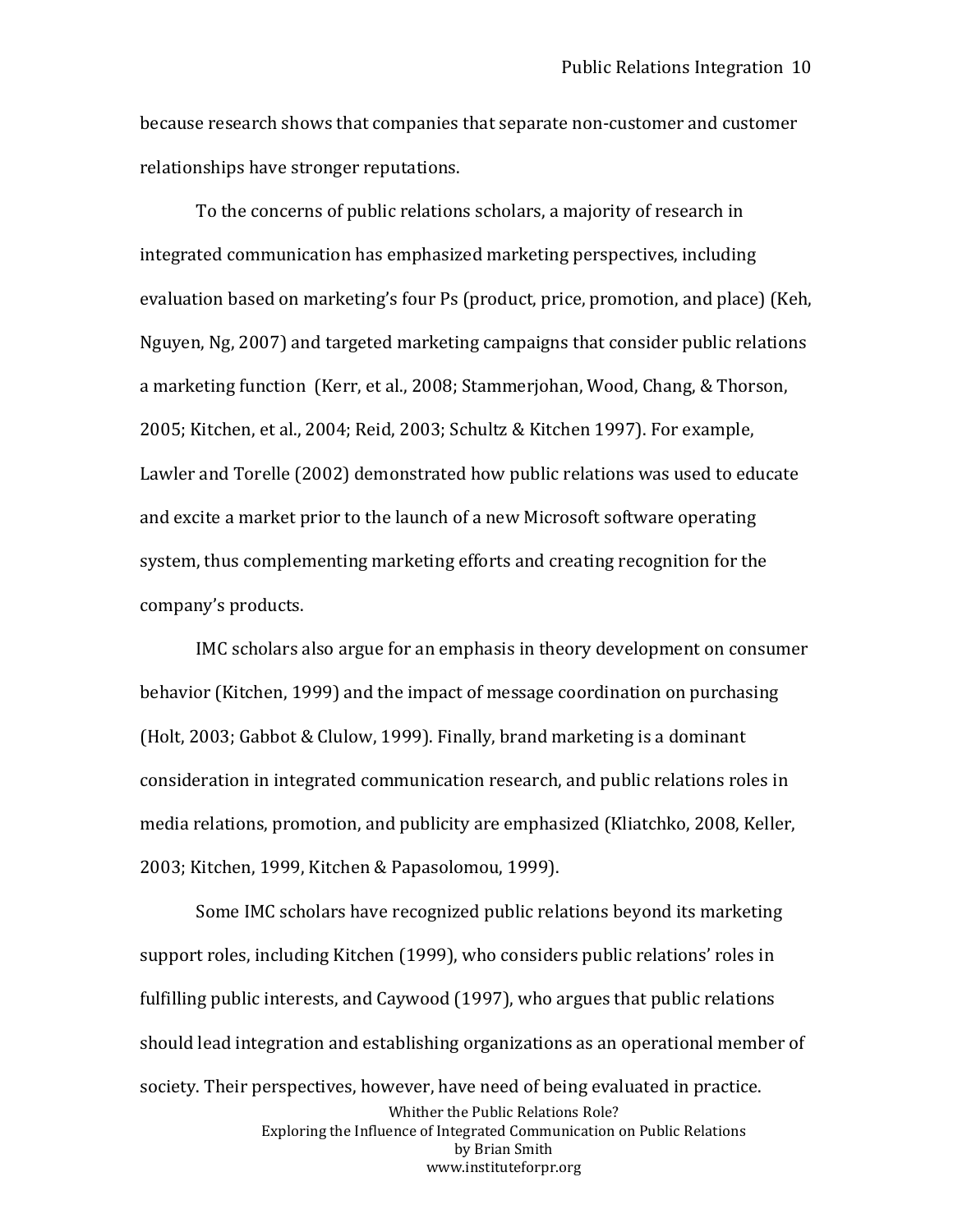Furthermore, concerns about marketing imperialism and threats to public relations roles in strategic relationship management need to be evaluated, as many of these perspectives lack research-base (Hallahan, 2007). In fact, their 2002 report of the Excellence study, authors Grunig, Grunig, and Dozier (2002) found that practitioner Excellence scores were above average when marketing and public relations received equal support and were treated as equal partners (cited in Hallahan, 2007 p. 308). Additionally, they found no statistical difference in excellence scores based on department structure or integration of public relations and marketing (Hallahan, 2007, p. 308).

It is apparent that research may be inconclusive on the roles of public relations in integration. Hallahan (2007) ends his review of the literature with a similar statement:

"The key empirical evidence provided is fragmentary, and hardly conclusive to support the argument favoring a single public relations department or the necessity to avoid sublimation by marketing" (p. 308).

#### Research Questions

This study recognizes the need to provide research-based insight on the roles of public relations in IMC, and it evaluates scholars' concerns about public relations subservience to marketing in such a structure. The research questions have been developed to fill the gap in research.

*RQ 1: How do organizations differentiate public relations from marketing under varying levels of integration?*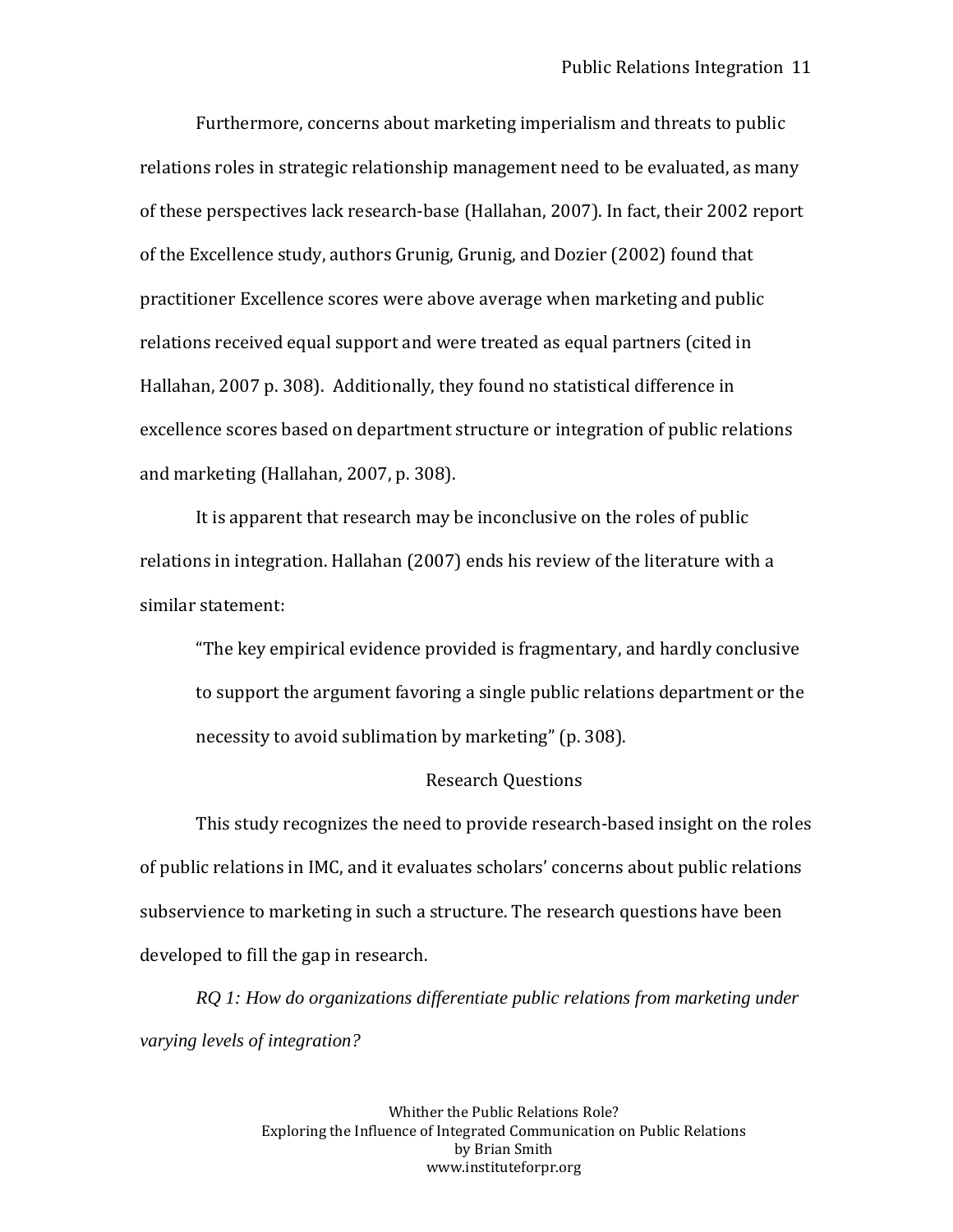*RQ 2: Does the level of integration influence public relations' activities in strategic relationship management?*

These research questions are designed to address the critical needs in public relations research regarding IMC: whether concerns about public relations' subservience to marketing can be corroborated, and to what extent public relations practitioners fulfill research mandates to manage an organization's strategic relationships. Of course, this assumes that strategic relationship management exists, to some extent, at the organizations I studied. To this point, it is my assumption that the goal of communication at an organization is to establish some level of relationship with an organization's stakeholders.

#### Method

This research evaluates public relations in terms of stakeholder relationships, and evaluates its roles therein against Caywood's (1997) phases of IMC—that IMC begins with awareness and message consistency considerations and progresses to the integration of strategic relationships. Qualitative methodology is most appropriate for clarifying theory through depth of understanding (Denzin & Lincoln, 2003), and this study employs a qualitative multiple-case study to compare two organizations: one in early phases of integration and the other in advanced phases of the same.

Case studies, an empirical method of inquiry commonly used to examine organizational phenomena, are designed for exploring contextual conditions using multiple sources of evidence (Yin, 2003). This multiple case study comprises three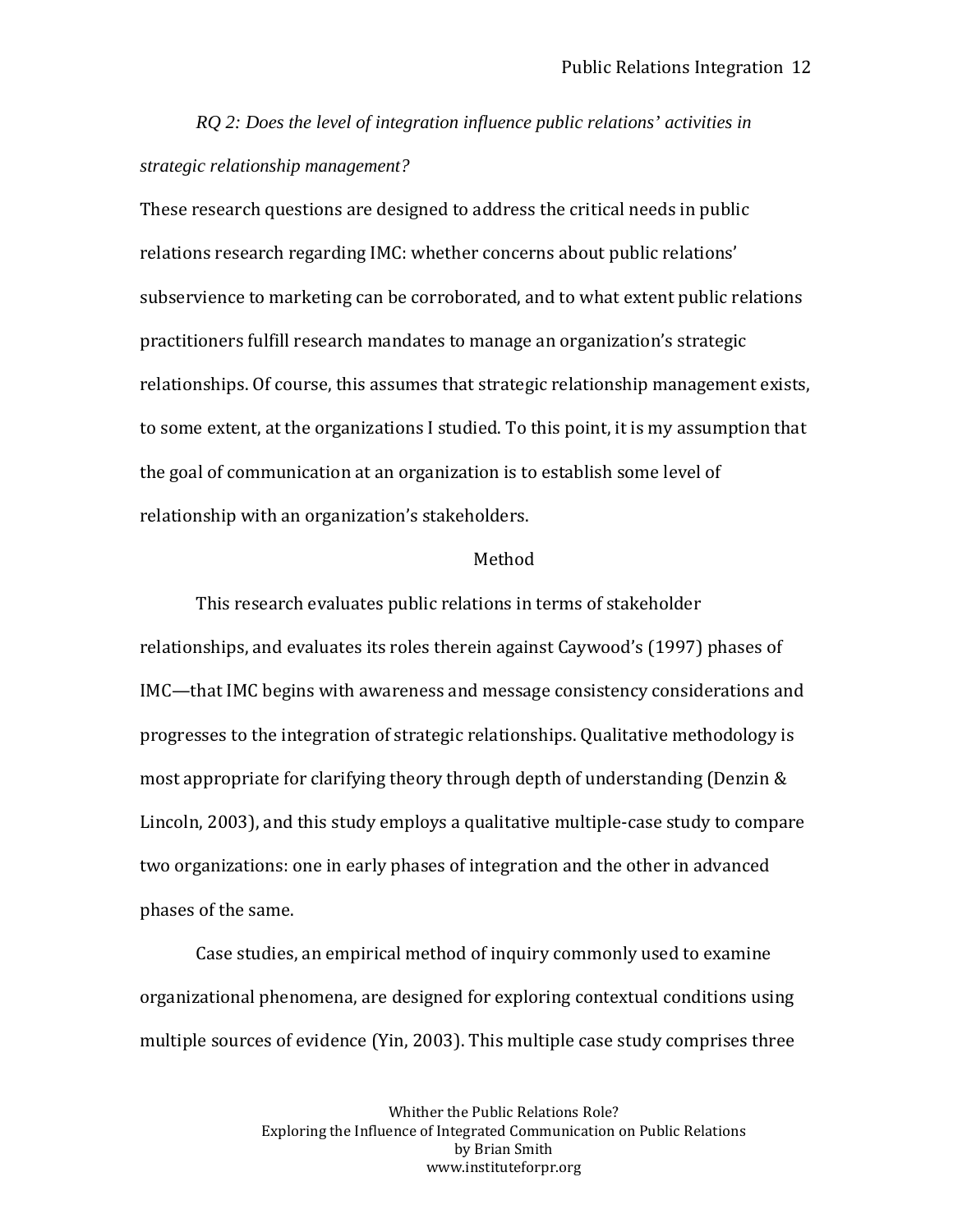methods of data collection: interviews, participant observation, and document analysis. Table 3.1 (appendix A) outlines my data sources.

Prior to beginning the study, sampling was purposive and theory-driven (Miles & Huberman, 1994), as I selected organizations based on location, availability, willingness to participate, and organizational fit with varying levels of integrated communication (Caywood, 1997). Following a formal email requesting participation (which featured analysis of the organization's communications as incentive) I conducted informal interviews with executives to determine preliminary placement on the Caywood model. Once the organizations were selected, I sampled individuals, documents, and participant observation experiences that would offer as many categorical concepts as possible (Glaser & Strauss, 1967). I also used snowball sampling, and sought saturation in data.

#### *Interviews*

Interviewing is the most direct way to understand reality and involves the creation of meaning through conversation (Fontana & Frey, 2003; Kvale, 1995). I conducted 20 in-person and over-the-phone informant interviews (Lindlof, 1995) across the two organizations. Interviews were conducted with both marketing and public relations professionals with varying levels of tenure, position, and responsibility, and lasted between 45 and 75 minutes. Interviews were purposive, conversational and loosely structured (Rubin & Rubin, 2005), and were based on an interview guide I pretested with three professional contacts. Interviews, which featured discussion on communication roles and implementation, were recorded,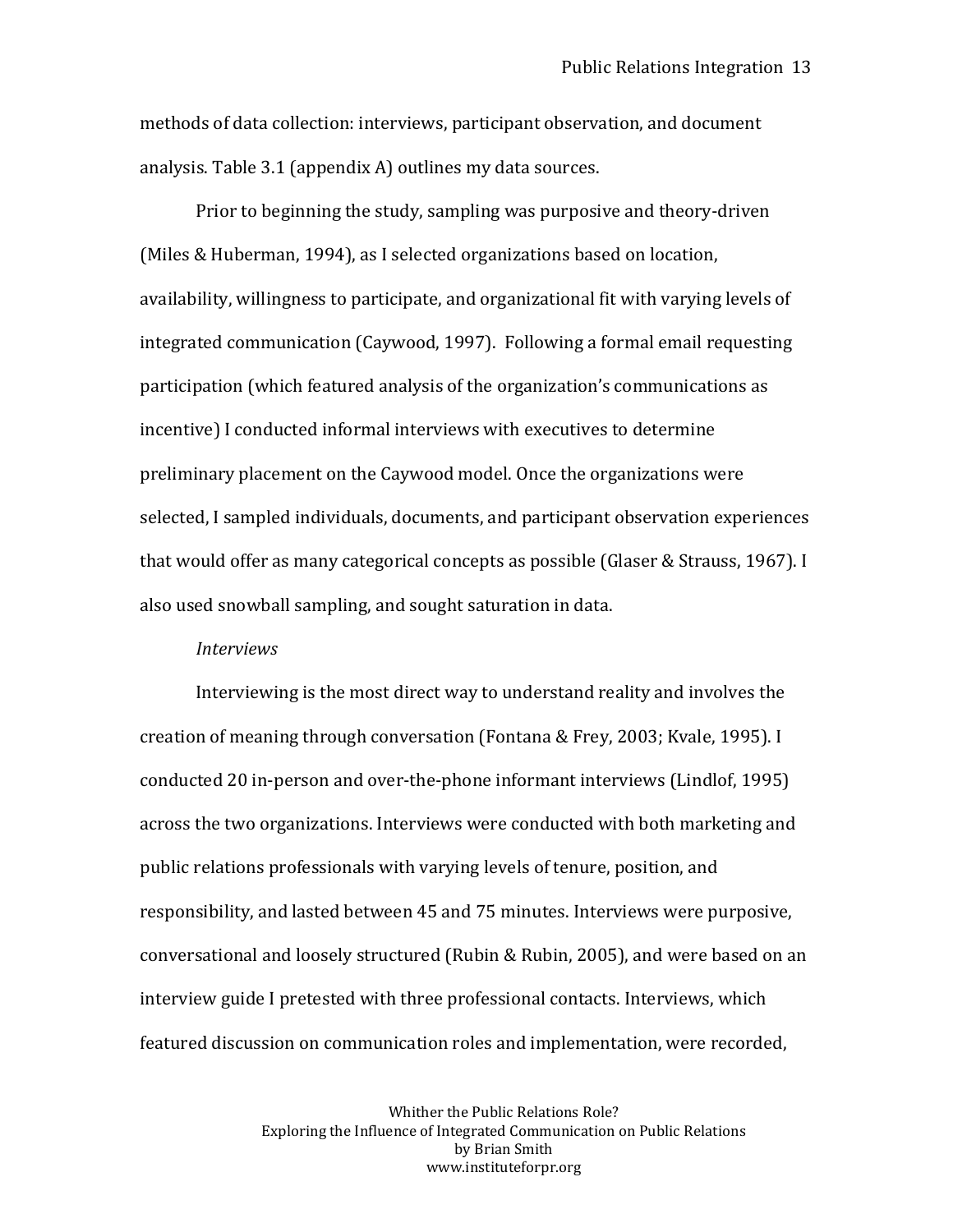with participants' permission, and transcribed. During interviews, I noted reflections, themes, and patterns.

### *Participant Observation*

Participant observation, which is based on the notion that enacting roles provides understanding (Sanday, 1979; Lindlof, 1995), was used to confirm interview findings. In this study, I conducted 13 hours of participant observation. Experiences included attending communication meetings, organizational events, and working with communication teams to analyze communications. To secure observation experiences, I requested opportunities to work with organizations from my interviewees, offering my services as an unpaid intern and promising transparency and a comprehensive analysis thereafter.

### *Document Analysis*

Finally, I collected and analyzed organizational documents to "corroborate and augment evidence from other sources" (Yin, 2003, p. 87). Documents, which were obtained from interviewees and from personal online research, included both internal and external materials, newsletters and brochures, presentations, websites, intranet sites, and strategy sheets. I also investigated third-party blogs and websites. *Data Analysis*

Whither the Public Relations Role? Exploring the Influence of Integrated Communication on Public Relations by Brian Smith www.instituteforpr.org I used a combination of Miles and Huberman's (1994) structured analysis and a grounded theory approach (Corbin & Strauss, 2008; Glaser & Strauss, 1967) to identify all possible themes. In my first reading of the data, I used the literaturebased coding list, adding themes missing from the literature to the preliminary list of codes. I then reviewed the data a second time, assigning representative codes. On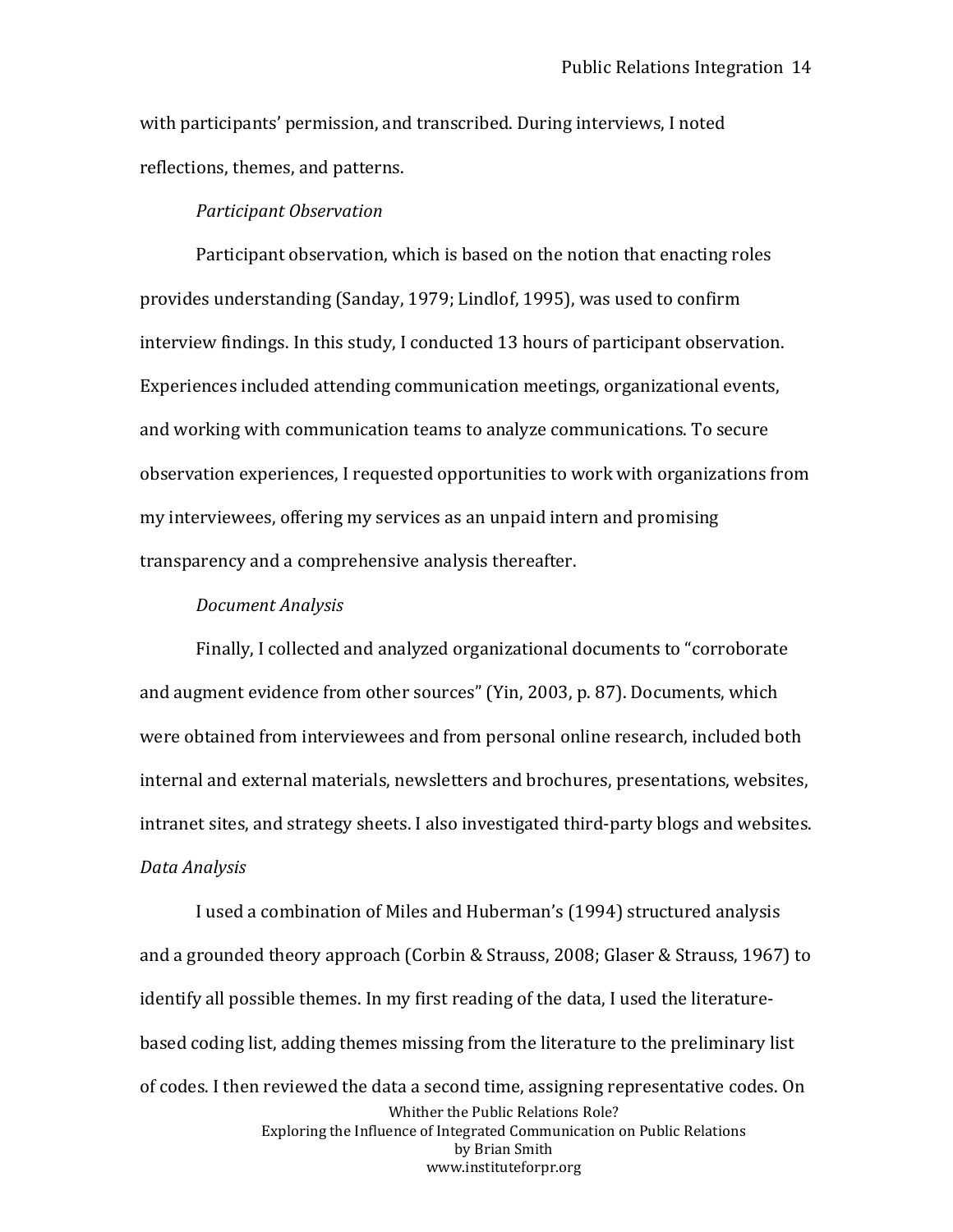my third review of the data, I compiled all codes into primary conceptual categories designed to answer each research question, writing vignettes under each, summarizing insights, and noting patterns. Finally, I compared the data of each of the two cases, noting differences, similarities, and writing vignettes about each. I followed Wolcott's (1994) suggestion to stay with the data in interpretation, "keep[ing] a box score along the way" (Miles & Huberman, 1994, p. 86).

### Results

Each case is outlined separately to portray the complete picture of integrated communication and public relations. The first case study, Park University[1](#page-14-0) , represents early phases of integration, the other, Adventure Communications, advanced levels of integration.

### *Case Organization 1: Park University*

Park University is a public university, separated into colleges, schools, and departments—each operating separately, though reporting to the university's governing body. Through the university relations department, the university manages general university communications, including media relations, marketing, and publications. Alumni relations, information technology, campus security, and sports media relations are also considered public relations and marketing functions for the university. Park University's integration efforts are new and are based on coordinating all university messages and images, reflective of Caywood's 2nd level of integration—image integration.

<span id="page-14-0"></span>Whither the Public Relations Role? Exploring the Influence of Integrated Communication on Public Relations by Brian Smith www.instituteforpr.org <sup>1</sup> The case organization names have been changed to maintain confidentiality.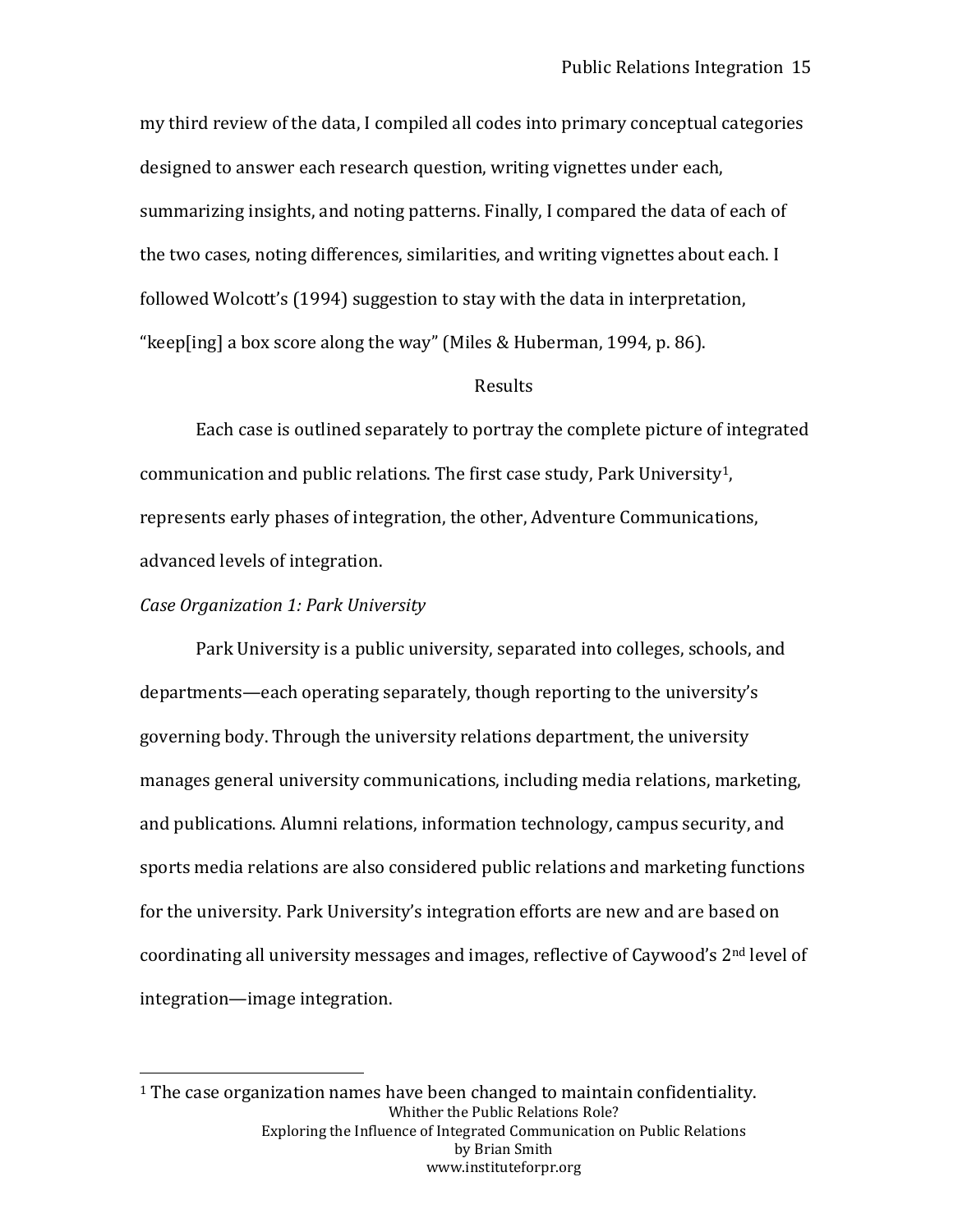*RQ 1: How do organizations differentiate public relations from marketing under varying levels of integration?*

Media matchmakers. Public relations practitioners are often considered as media matchmakers who connect faculty with reporters to promote the university. "I view my role as a broker," said the public relations director for the business school. "I understand [the media] and their needs. I'm like a matchmaker and I help bring people together." Respondents commonly reported job responsibilities in positioning faculty as experts for the media to "raise the visibility of the university and tell the university story in the context of it being a major contributor to the state's economy," as one communication vice president explained. For example, one public relations associate said she works closely with campus units to produce newsworthy publicity packages, like a recent kit she produced on climate change which comprised a database of faculty information as a "a one-stop place for finding all the information on climate change," she said.

Public relations professionals in the university relations office are tasked with aggregating all stories on campus based on the university's news beats, and matching publicity opportunities with research initiatives that match their specialty (i.e. technology or environmental awareness). In this role, practitioners "get a handle of all the things being said and written in the university" and they analyze stories to find "an illustration of [the university's] larger initiatives," said one director.

Whither the Public Relations Role? Exploring the Influence of Integrated Communication on Public Relations by Brian Smith www.instituteforpr.org Supporting Roles. In some cases, public relations supports marketing's efforts in branding and advertising. At the business school, for example, public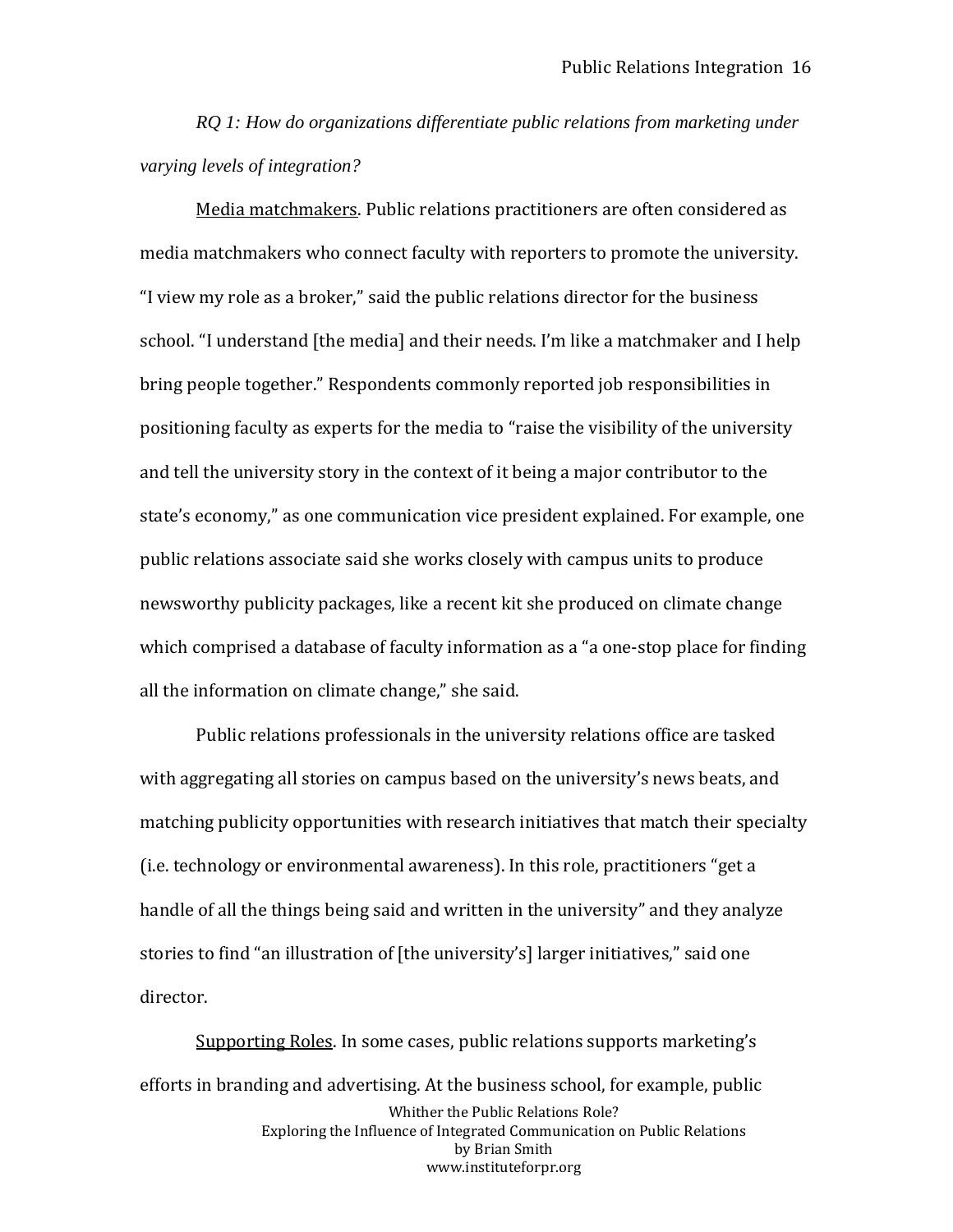relations "falls under the umbrella of marketing" and is considered "one piece of the toolkit," as the business school's public relations director explained. As such, public relations efforts are often employed to reinforce the university's brand and practitioners commonly serve as "logo police" to enforce proper usage of the university or unit brand and messaging.

In university marketing communication efforts, practitioners work to "ensure that the university is served by its alumni and its alumni served by the university," according to the alumni communications director, as they seek to "keep stakeholders aware of what we're doing here—opportunities that they might have to invest in our research," another respondent said.

Public relations' supporting roles extend to helping the administration as a quick fix, impromptu solution to problems. One respondent said his interaction with the president's office is limited to "the small things, sharing ideas for a talk for the President or something" and keeps him from having a "seat at the table." The director of the university's public relations said, "We get notified about things only when it's like, 'We've messed up, you need to put a good face on it!' and we're sort of scrambling to find things to talk about. Oftentimes, it's too late to make a difference."

Public relations practitioners reported taking proactive measures to improve communication at the university, by offering advice to administrators and other communicators. These roles, however, are informal and under-recognized. *RQ 2: Does the level of integration influence public relations' activities in strategic relationship management?*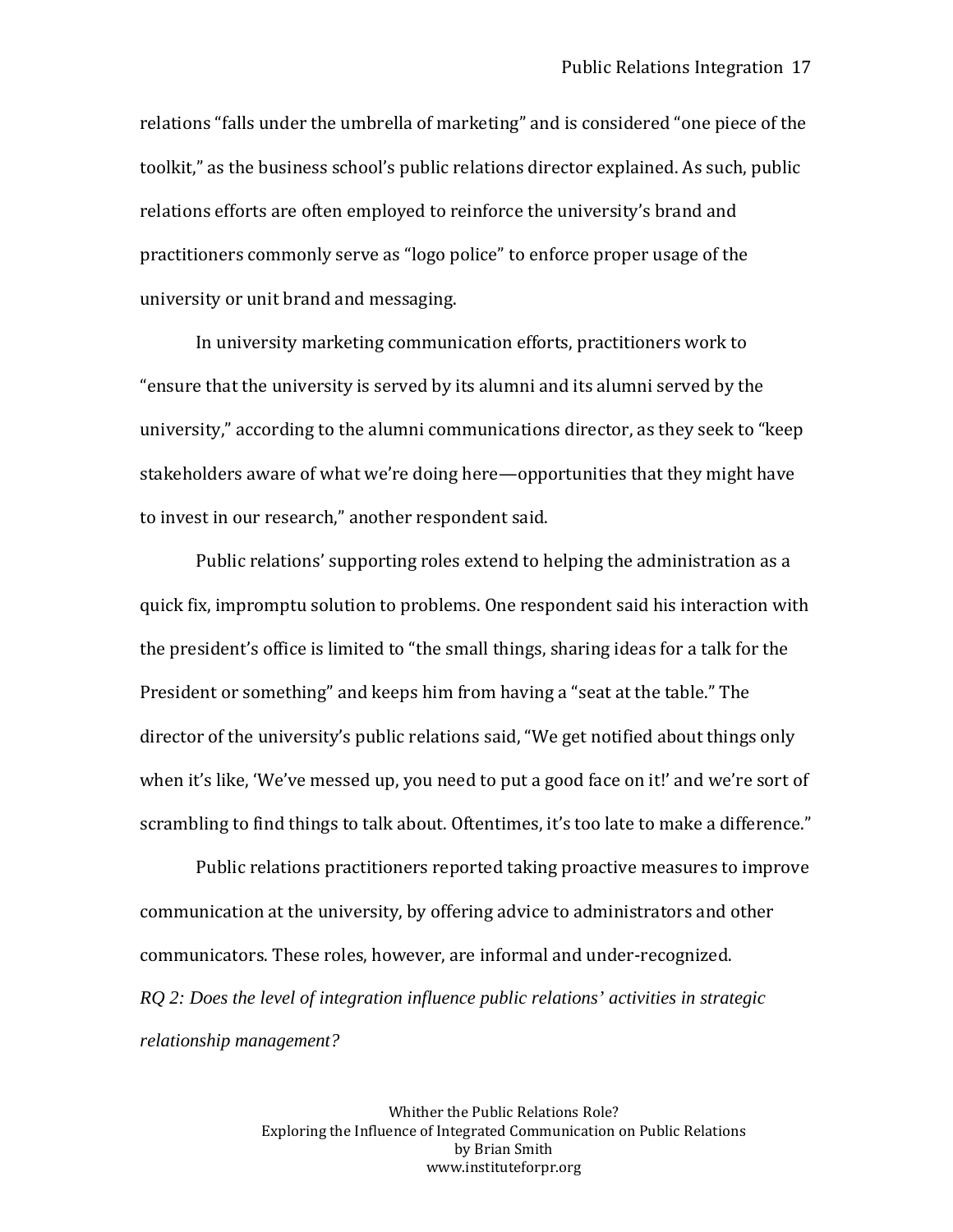Influencing Messaging. A town hall meeting illustrated integration's first effects on relationship management. At the meeting, the chief marketing officer asked university relations staff to define the university in five words. As varying answers poured in, the CMO responded, "All great stuff, but you should all be saying the same thing."

Integration's most tangible effect was on messaging, including common talking points at alumni events, branding taglines for fundraising campaigns, and, especially, media relations efforts. One director said she makes sure to "tow the university line" when communicating with reporters, and others reported integration's anticipated influence on media priorities, which would set priorities in their campaigns and require them to work from an established story plan to "increase the number of high impact stories around two strategic messages."

Efforts to synchronize messaging revolve around the university's brand promise, which is still under development. Once complete, practitioners anticipate that it will set relationship management priorities. The chief marketing officer explained in one town hall session, "Every interaction that we have, you'll be able to understand what our brand promise is, who we are and what we stand for."

Integrated messaging may also extend to faculty and into the classroom. The chief marketing officer discussed selecting representative course syllabi, materials, or experiences that represent the brand promise and making them consistent throughout the campus and others discussed mobilizing faculty as brand ambassadors. In these efforts, however, the chief marketing officer said, "Marketing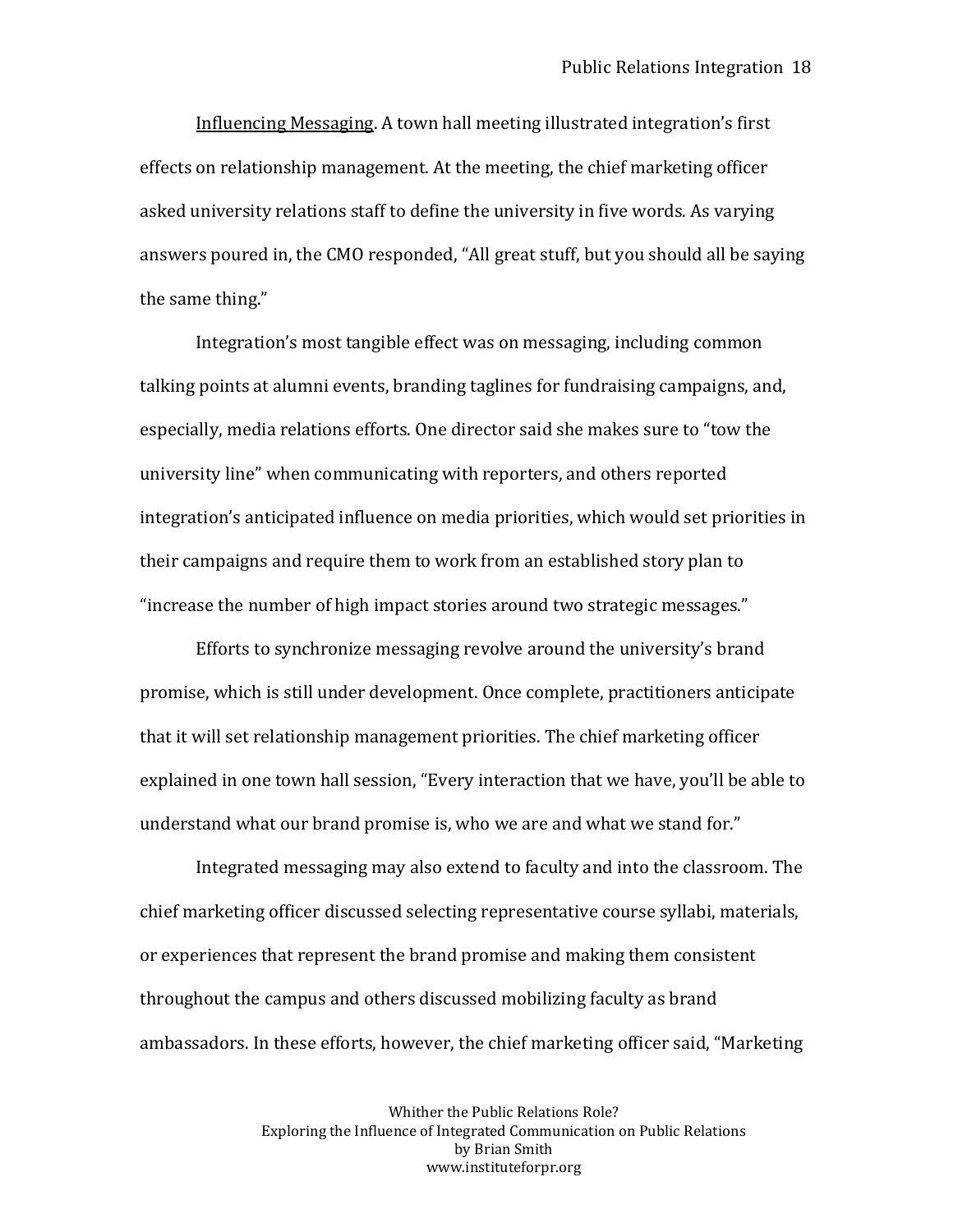is not shaping the critical role of academic success…[but it] helps inform what direction you should look at."

Creating relationships. Professionals do not anticipate integration to hinder relationship management, though one respondent worries about losing his school's group of alumni to university priorities. Integration may create internal relationships, as the chief marketing officer envisions creating "cross-functional teams of doers" which, one respondent said, provides opportunity to "rethink our relationships…[because] people have been too used to having their own little sphere." Another respondent said integration will help communicators "find that common goal where you can forge better ongoing relationships."

## *Case Organization 2: Adventure Communications*

Adventure Communications is a media company that broadcasts top-rated educational programming. Adventure's networks operate under the umbrella corporate brand of Adventure, but feature their own name, logo, and management structures. Integration at Adventure operates at the highest level of integration relationship management integration—as all communication functions cooperate to "contribute to the success of the corporate mission" and public relations manages interactions with the full range of organizational stakeholders (Duncan & Caywood, 1996, p. 23).

*RQ 1: How do organizations differentiate public relations from marketing under varying levels of integration?*

Whither the Public Relations Role? Exploring the Influence of Integrated Communication on Public Relations by Brian Smith www.instituteforpr.org At Adventure Communications, company communication is divided into two functions: 1) marketing, which comprises paid messaging, sales and advertising, and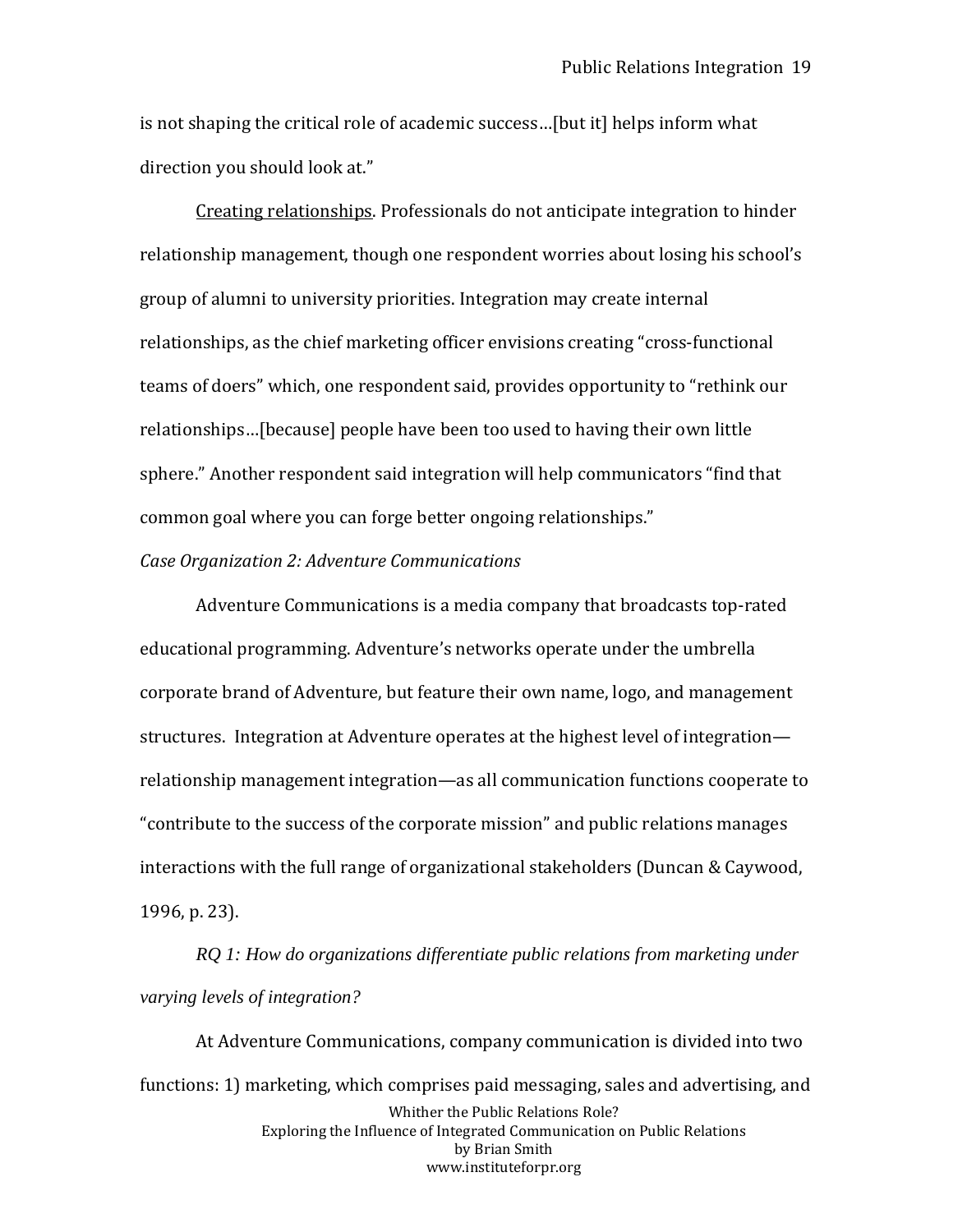2) communication, which comprises traditional public relations roles (i.e. viewer relations, promotion, crisis and internal employee communication). From this perspective, communication is differentiated from marketing based on its management roles and its communication approach.

*Strategic management.* Communicators are actively involved with strategic management of communications, and efforts transcend publicity. One network communication director explained, "My responsibilities are extensive and go beyond what is normally communications. We do everything from brand management…to crisis communications, brand building, program publicity, trade and business, strategic planning—kind of little bit of everything. We also end up picking talent sometimes for shows and bring in story ideas."

Communicators lead management of integrated communication. This includes taking the lead on coordinating marketing and communication content as well as ensuring the company's "first line of ambassadorship" (employees) are in line with communication goals. They also work to gain "buy-in" from employees and overcome department silos. "People are doing their jobs and sometimes they think they don't have time to communicate with one another, so we try to figure out why—help formal and informal communications to occur between departments," one communication director said. This includes managing conflicts of interest so Adventure's networks are "not competing against each other."

Whither the Public Relations Role? Exploring the Influence of Integrated Communication on Public Relations by Brian Smith www.instituteforpr.org From this perspective, communicators take charge of the company's reputation. In a recent experience recounted by one communication director, the network launched an online simulator that, in lieu of a recent tragedy, caused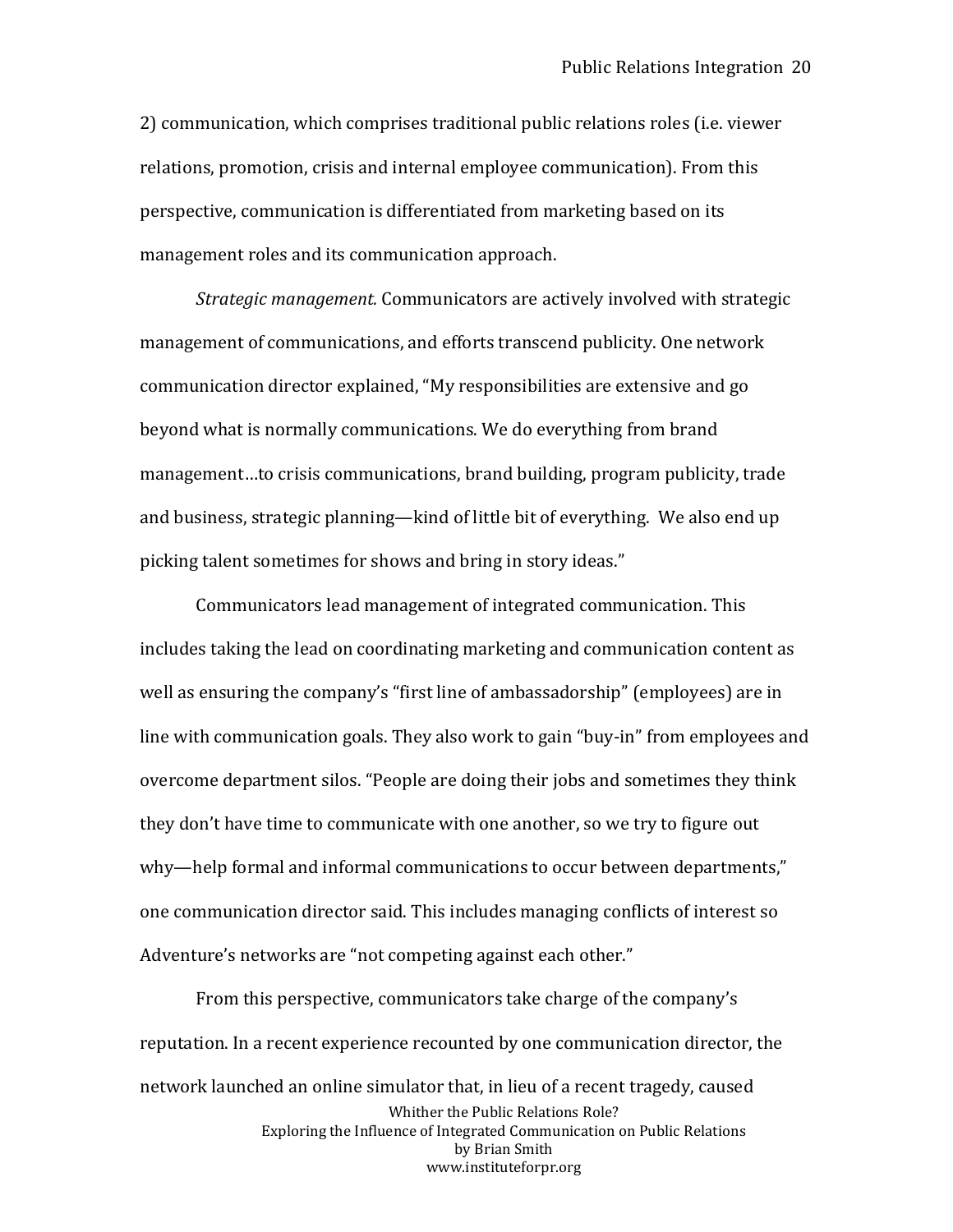unexpected problems and was deemed insensitive. In this situation, communications was alerted to the problem and managed the response, which included issuing a public apology and explanation. Adventure executives commonly look to communications for their advisory expertise: "Oftentimes, we're a sounding board…because people know that ultimately we'll have to deal with it," one public relations specialist said.

*Communication style.* Marketing and communication "tell the same story in different ways," one respondent said. Whereas marketing's approach is unidirectional and emphasizes taglines and promotion in a controlled messaging environment, communications operates from a two-way orientation and with less message control. One network manager said: "Marketing messages are always going to be different because they're…trying to motivate consumers to buy the product. The message [communications is] trying to sell is different." That message is one of stakeholder value for dialogue with the organization, as communication professionals mediate the connection between the company and its stakeholders. "We're the ones who have to be the voice for the network," one publicity manager said. In this role, participants reported using networking sites like Twitter "to get consumer messages out there that aren't just press messages." Messaging in online forums appears to be two-way, as one director said, "We' literally have a dialogue and [using social media sites] helps us see who is following us."

Whither the Public Relations Role? Exploring the Influence of Integrated Communication on Public Relations by Brian Smith www.instituteforpr.org One respondent defined the difference between marketing and public relations as "sauce and spice vs. cerebral." For example, for a show about a real-life adventurer, marketing devised a one-sentence promotional descriptor, while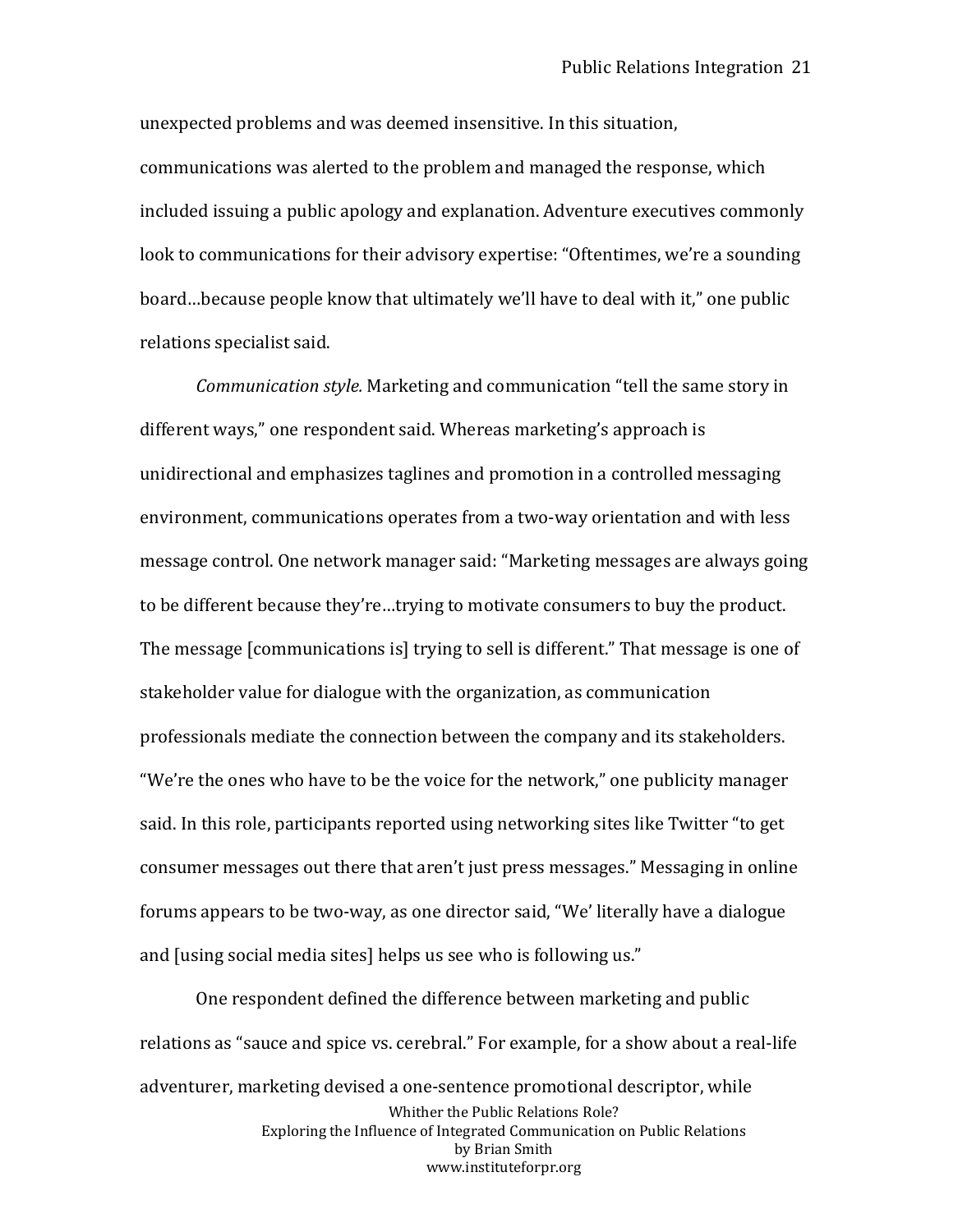communication educated publics on outdoor survival. Marketing provides spice through quick taglines, while communication engages audiences with content rich pieces that lead to discussion. This is not to say that public relations is not used in a marketing support role, however, as one vice president explained. "Because we have a lot of new shows, we can't afford to do marketing for all of them. So, they always say, 'Don't worry about it, public relations will just handle it.' That happens a lot."

Differentiating public relations from marketing "gets murkier with things like Twitter" and other social media. One communication director explained:

"If there's something that requires an editorial decision, it's communications. Blogs are an excellent example, you can provide content to a blog, but that's still somebody making an editorial decision. Posting something on our Facebook, even though it doesn't cost money to create the page, it's something that so far has been handled by marketing."

*RQ 2: Does the level of integration influence public relations' activities in strategic relationship management?*

*Messaging.* Integration influences the content and tone of communication material, and it extends to internal communication. "We make sure we're communicating what we have to our employees…and to our partners, providing them the messaging that they then need to message back to their clients," one director said. This does not mean that the wording is the same. Messaging operates off of essence, not semantics. "The message changes for every campaign, but our underlying message is always to get across the brand—that it's the number one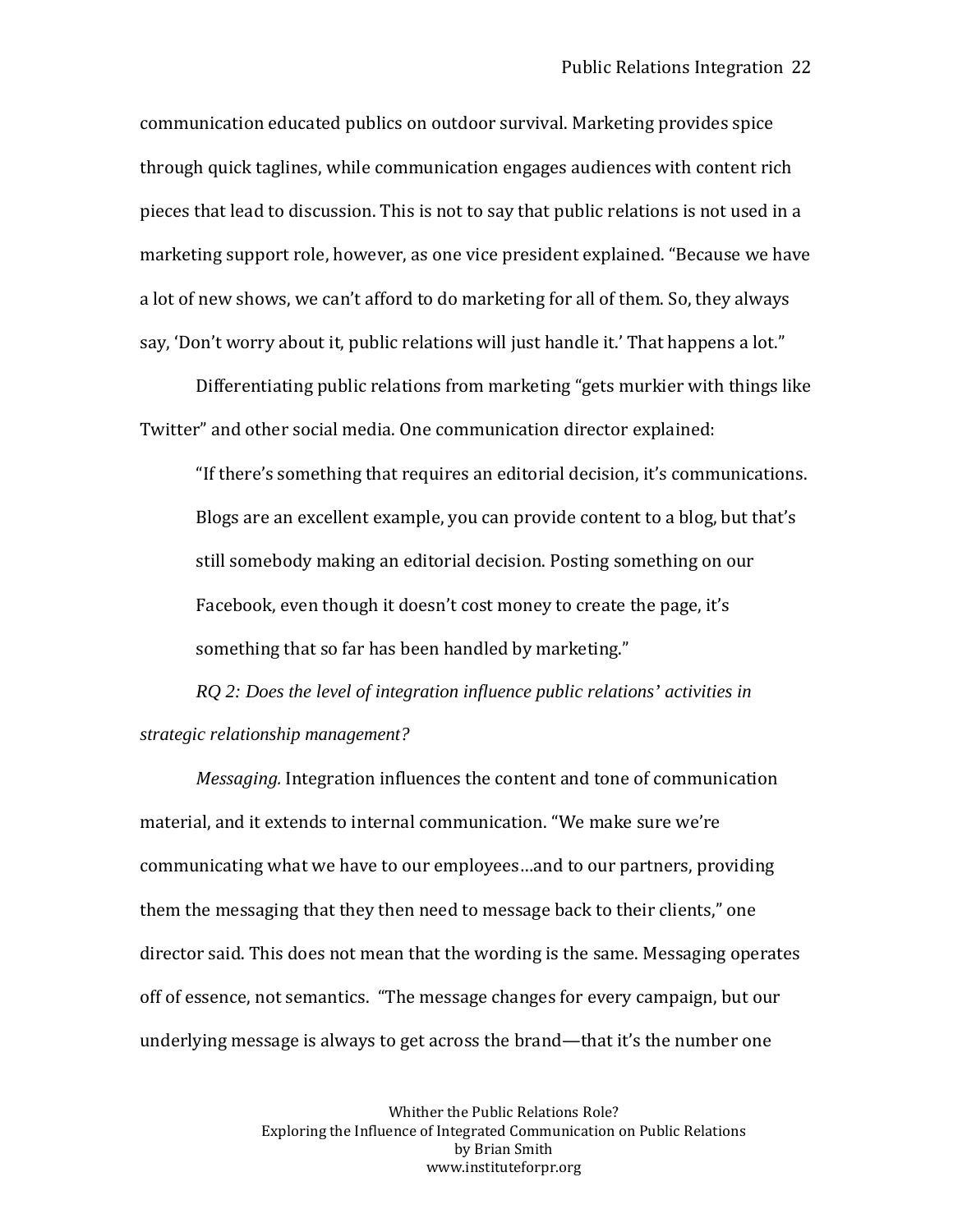non-fiction network, that we produce quality programming," said one publicity director.

Messaging passes through a brand filter that helps communicators "remember how to frame communications." The brand "is always part of what we promote, whether it's obvious or not," one communicator said. Other influences of the brand filter extend to network talent, who "represent what the brand promise is, or they wouldn't be on the air," said one publicity manager. Brand consistency can also be found internally on the employee web portal, which features online programs that recognize employees who are active in the brand and spotlight accomplishments. "We try to make sure we…highlight people or teams that coincide with a theme. It tends to reinforce [the brand]."

*Relationships.* Communicators do not report a negative influence on relationship efforts. One publicity manager said, "My relationships with reporters are not influenced by [the brand] at all because it's my personal interaction with them." Rather, integration's influence may be in the relationships it creates. "We all love each other and we all work under one umbrella," said one network vicepresident. Integration creates relationships through Adventure's cross-functional team approach to campaigns, and communicators' roles as liaisons on marketing teams. Additionally, managers encourage open communication between public relations, marketing, and other functions, inviting communicators to get "marketing's take" on a problem or issue.

## **Conclusion**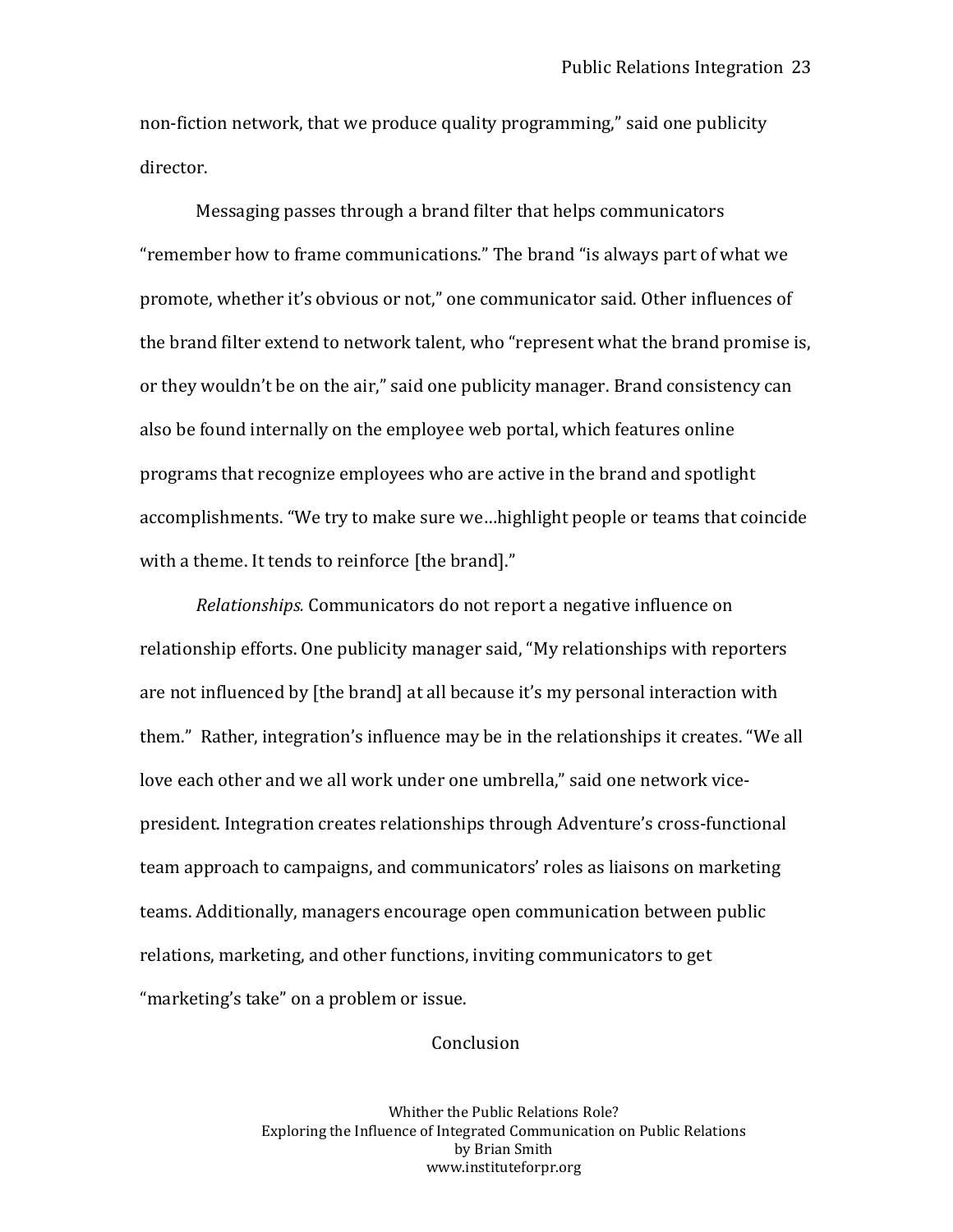The short answer to the public relations and integrated communication debate is, "Yes, Virginia, integrated communication does influence public relations," but not in the way scholars anticipate. Though this study is hardly conclusive, it provides tangible evidence that integration facilitates public relations roles in strategic relationship management, rather than limit them.

This may be the case because communication integration is a philosophy that emphasizes a public orientation (Schultz, 2007), which leads to greater roles for the function that may have the most interaction with an organization's publics—public relations. Caywood has argued as much (1997), and the two cases here demonstrate that public relations' roles in relationship management are valued in integration. In this way, integrated communications permits public relations to take on a leadership role, as Caywood (1997) has argued, "based upon…its attention to multiple stakeholder groups, and its experience and strength using communications as an important management tool" (p. xiv).

Public relations' value in integration is its "new sources of strategies, tactics, and general experience that marketing or other organizational functions alone cannot provide" (Caywood, 1997, p. xx). This study shows that these "new sources" of knowledge revolve around stakeholder understanding and engagement, as higher levels of integration at Adventure recognize public relations' roles in managing relationships with external and internal stakeholders.

#### *Implications for theory and future research*

Whither the Public Relations Role? Exploring the Influence of Integrated Communication on Public Relations by Brian Smith www.instituteforpr.org This study provides insight for two theory-based needs in public relations scholarship. First, this study shows that scholar concerns about public relations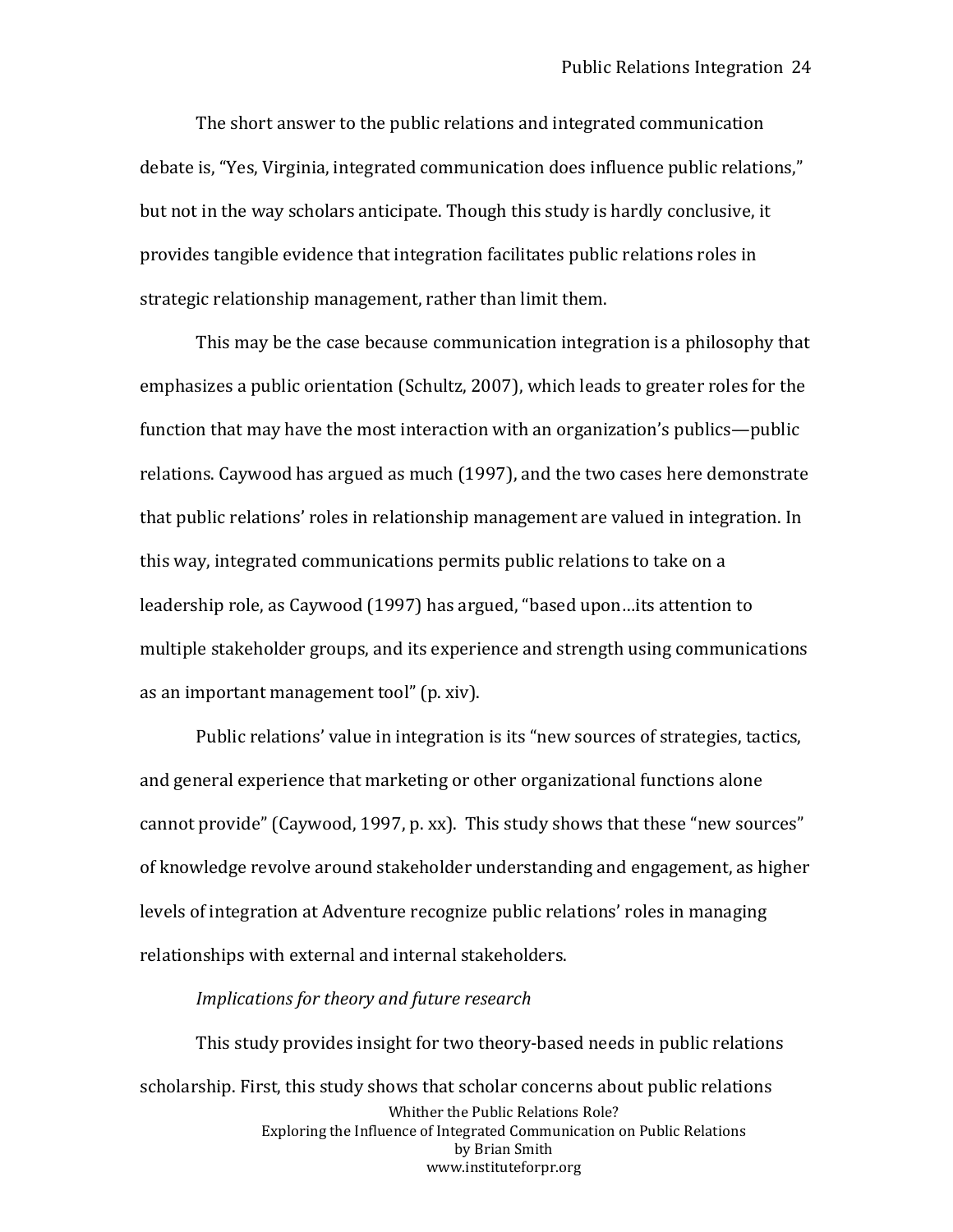limitations in integration may not be confirmed in practice. In fact, these two studies show a progression: case one shows public relations roles focusing on promotion in a system without integration; case two shows public relations as a strategic management function in a fully-integrated program. From this perspective, two related hypotheses need testing: 1) Higher levels of integration lead to higher levels of strategic relationship management for public relations and 2) Higher levels of integration lead to more emphasis on two-way symmetrical relationship strategies.

Whither the Public Relations Role? Exploring the Influence of Integrated Communication on Public Relations by Brian Smith www.instituteforpr.org Second, this study contributes to the development of integrated communication theory. In particular, it answers Grunig's (2006a) call for public relations and marketing scholars to "conceptualize marketing communication principles" (p. 170) and provides a central point to build that conceptualization stakeholder engagement. The primary change in an integrated program is defined focus on publics, in an outside-in, rather than inside-out, approach to communication (Schultz, 2007). Therefore, marketing communications principles should be defined around the public, rather than the communication tools available (i.e. promotion, advertising, publicity, etc.). In this way, scholarship needs to move away from defining (and redefining) what integration entails and toward the development of "symmetrical principles of cultivating relationships with consumers" (Grunig, 2006, p. 170) based on understanding public responses to integrated programs. Scholarship on this point is limited, though Gronstedt (2000) has offered the idea that because an employee may be a customer and a customer an activist, that communication decisions should not be based on function (public relations vs. marketing) but on the appropriate communication tools used (i.e. press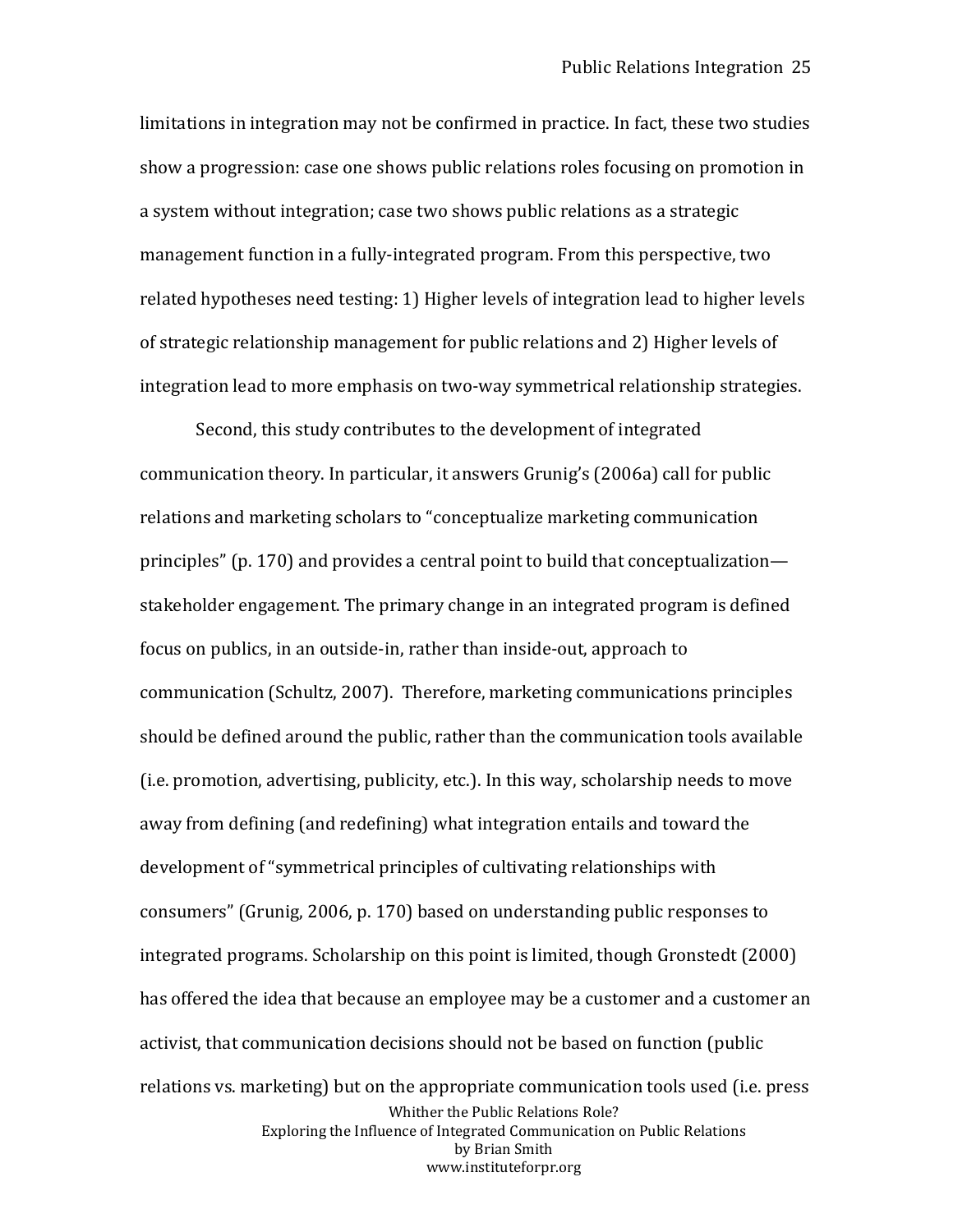release vs. advertisement). Further research is needed to understand stakeholder involvement in an integrated program.

Future research should also explore how integrated communication influence relationship management strategies. Marketing scholars seem to focus on exchange and customer loyalty (Zahay, et al., 2004; Morgan & Hunt, 1994) and public relations scholars emphasize two-way symmetrical strategies like openness, sharing tasks, and positivity, among others (Grunig & Huang, 2000).

# *Implications for Practice*

This study demonstrates the flexibility of the public relations function within an integrated communication context, that communication tools available to public relations practitioners include marketing tools and strategic relationship management tools. Furthermore, it appears that integrated communication does not limit public relations' use of these tools to merely the marketing-type, but rather, with higher levels of integration, companies recognize and utilize the gamut of public relations tools in strategic relationship management.

Though one cannot make the assumption that this study proves the use of public relations in a strategic management context within an integrated program will yield communication success on every front (this was not this study's intention), it does demonstrate that public relations should be used in a strategic manner, and may be in the best position to lead a successful integrated program, echoing claims by Caywood (1997).

#### *Limitations*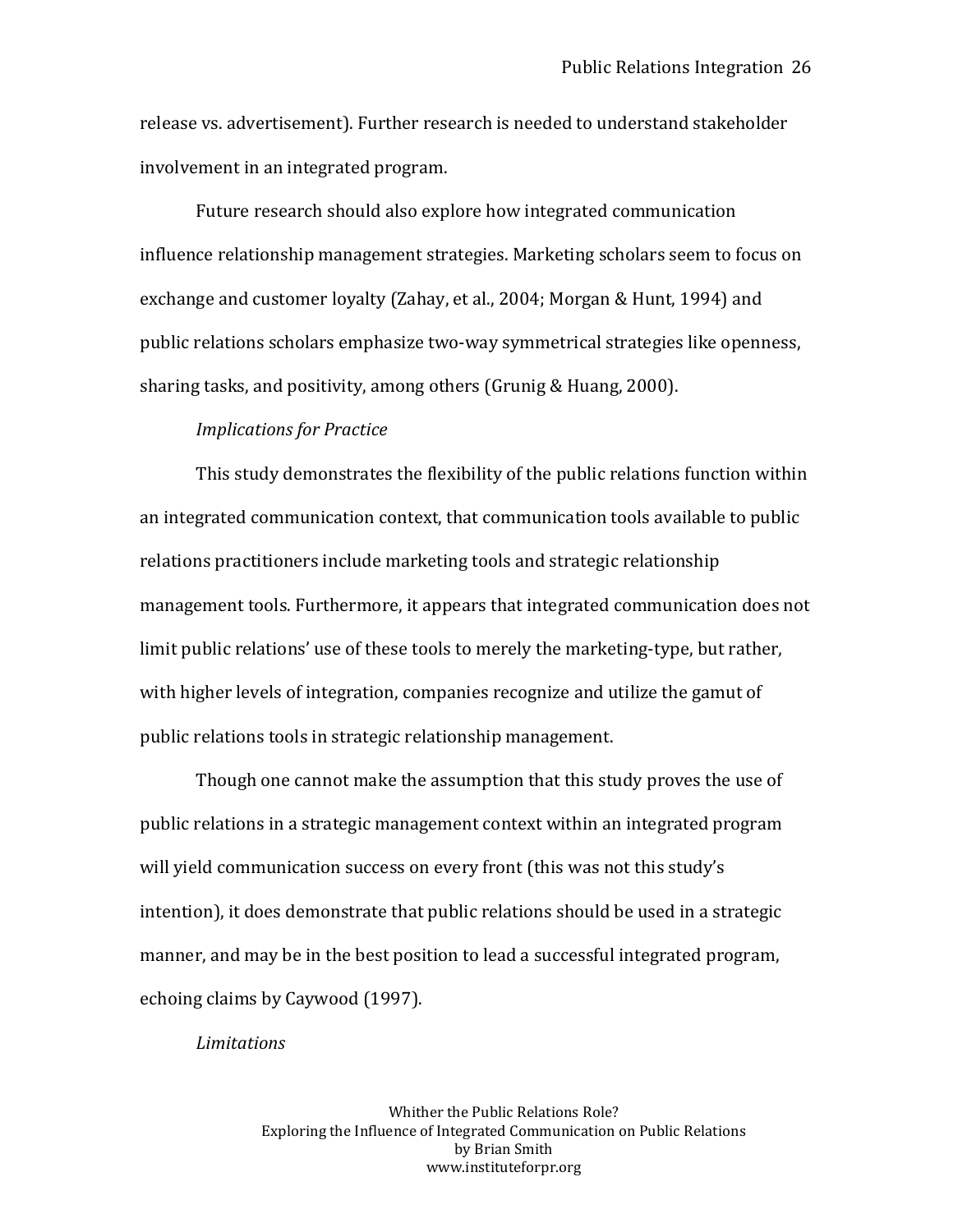The findings of this study could be attributed to any number of factors outside of the level of integration, not the least of which is the type of organizations that participated. It is worth noting, however, that Kotler and Mindak (2000) argue that public relations plays a greater role in academia, but a subservient one in commercial organizations. In this study, the roles are reversed, and I argue that this reversal may be related to the level of integration at each organization.

Notwithstanding, this study is exploratory, and should not be considered conclusive regarding public relations and integration. Limitations included time, resources, and availability of organizations (I began research with more than one organization before the companies decided to withdraw). Another limitation was the conveniently nice and orderly perspectives I received of each organization, as interviewees sought to position their organization positively. My own recruiting efforts may have compounded this limitation—prior to the study and at the request of each organization, I provided an executive summary of the study's intentions. Additionally, this study proved my contention that integration enhances public relations' roles, rather than limit them—and my own bias of intention could have led to this conclusion. However, to compensate for these limitations, I looked for conflict and problems within each organization's integrated program, and I sought to prove my points incorrect in my analysis efforts. I also triangulated my research results against other data sources, including documentation and observation.

Whither the Public Relations Role? Exploring the Influence of Integrated Communication on Public Relations by Brian Smith www.instituteforpr.org Overall, regardless of potential limitations, this study represents some of the first research-based conceptualizations of public relations in an integrated setting. Future research should corroborate these findings quantitatively. The value of this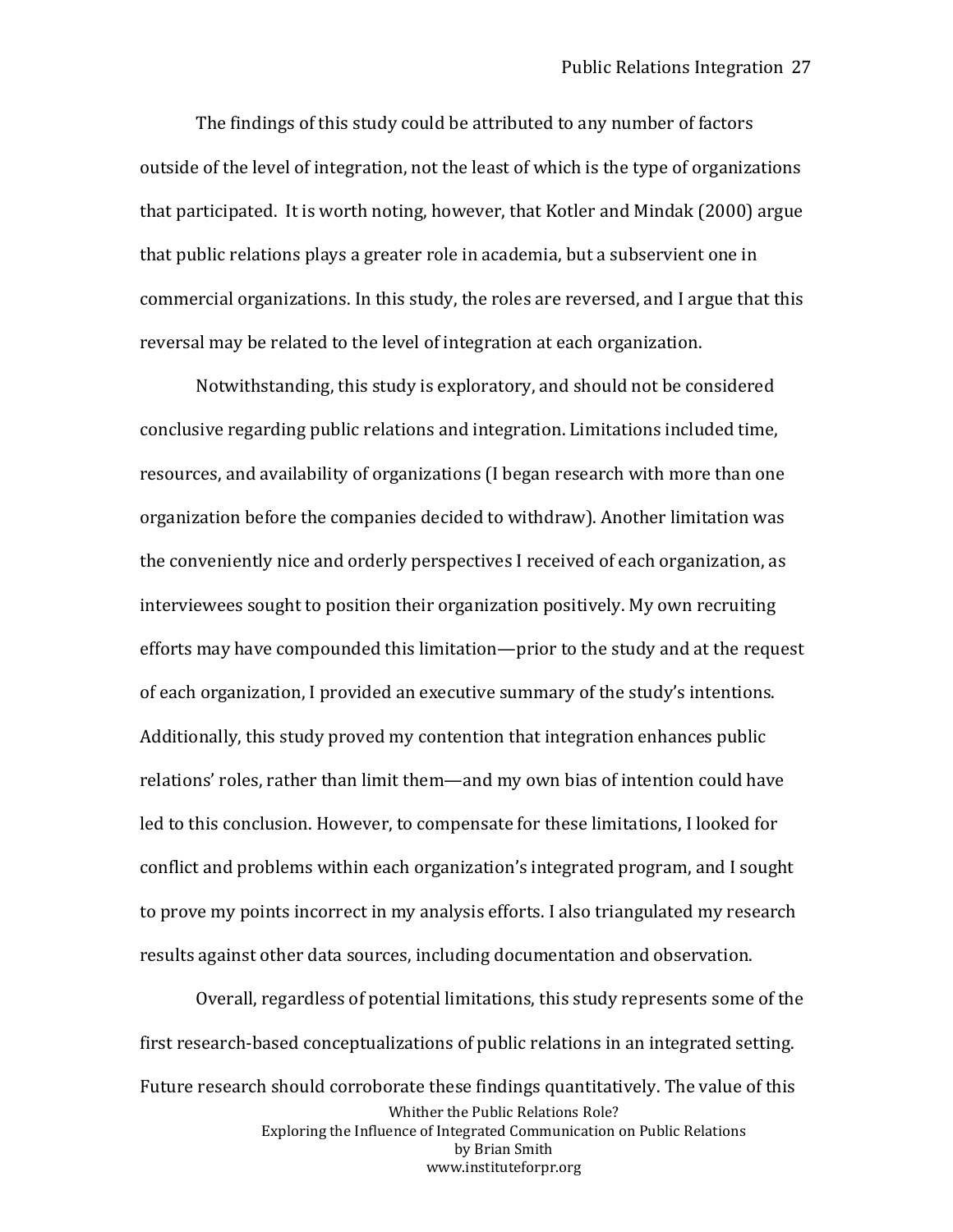study is that integrated communication *can* facilitate public relations roles in strategic relationship management. Rather than whither, public relations roles in integration stand to expand around integration's focus on stakeholder engagement.

#### References

Aaker, D. (2008). *Strategic marketing management.* Hoboken, NJ: John Wiley & Sons.

Aldoory, L. & Sha, B-L. (2007). The situational theory of publics: Practical applications, methodological challenges, and theoretical horizons. In E. L. Toth

(Ed.), *The future of excellence in public relations and communication management* (pp. 339 – 355). Mahwah, NJ: Lawrence Erlbaum.

- Caywood, C. (1997). *Handbook of Strategic Public Relations & Integrated Communication*. New York: McGraw Hill.
- Corbin, J. & Strauss, A. (2008). *Basics of qualitative research: Grounded theory procedures and techniques (3rd ed.).* Thousand Oaks, CA: Sage Publications.
- Cutlip, S. M., Center, A. H., & Broom, G. M. (2000). *Effective public relations (8th edition).* Upper Saddle River, NJ: Prentice Hall.
- Denzin, N. K., & Lincoln, Y. S. (2003). Introduction: The discipline and practice of qualitative research. In N. K. Denzin & Y. S. Lincoln (Eds.), *Collecting and Interpreting Qualitative Materials (2nd ed.).* Thousand Oaks, CA: Sage.
- Dewhirst, T., & Davis, B. (2005). Brand strategy and integrated marketing communication (IMC): A case study of Player's Cigarette brand marketing.

*Journal of Advertising, 34*(4), 81-92.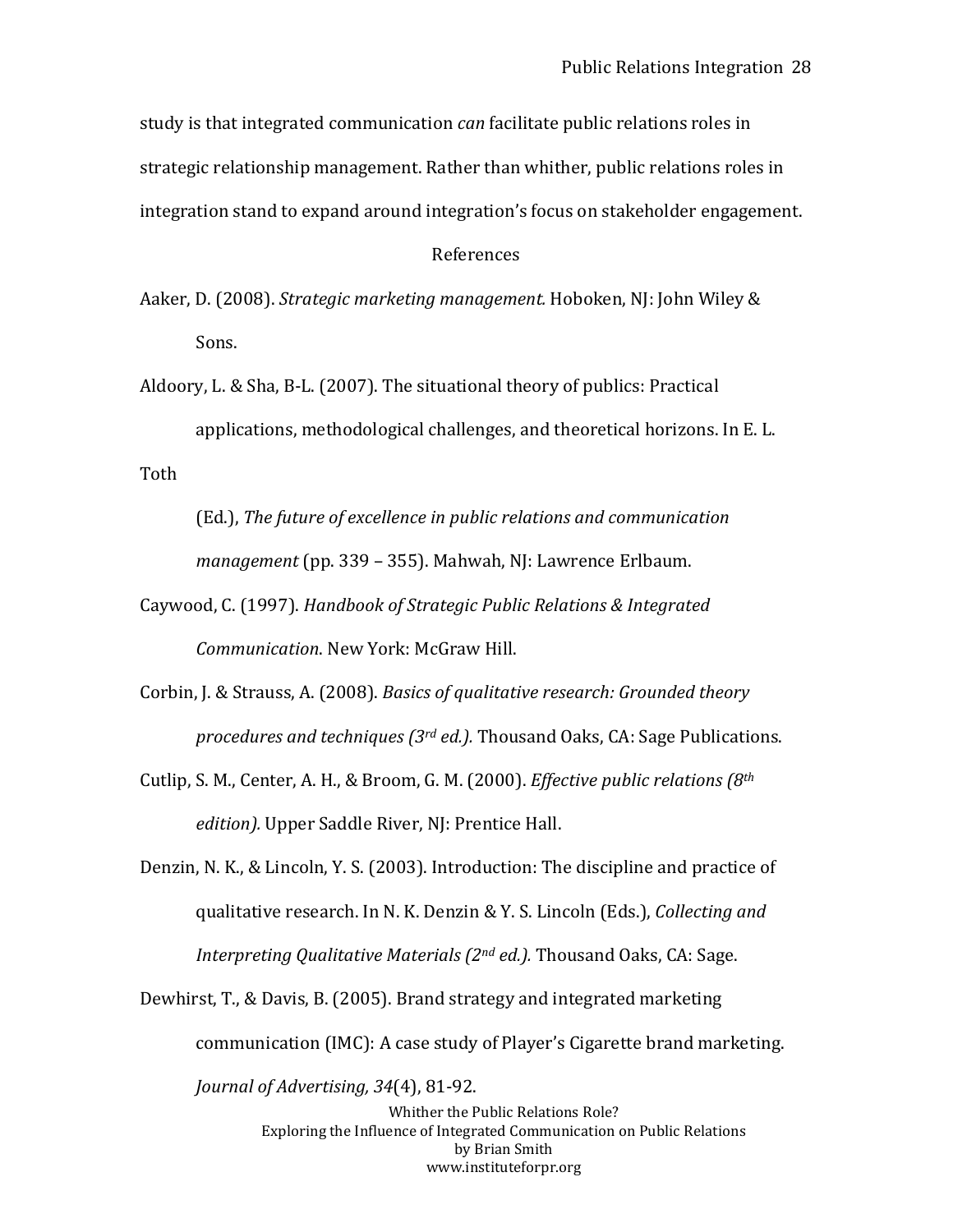- Dozier, D. M. & Lauzen, M. M. (2000). Liberating the intellectual domain from the practice: Public relations, activism, and the role of the scholar. *Journal of Public Relations Research*, *12,* 3 – 22.
- Duncan, T. R. (1993). To fathom integrated marketing, dive! *Advertising Age, 64*  (43), 18.
- Duncan, T. R. & Caywood, C. (1996). The concept, process, and evolution of integrated marketing communication. In E. Thorson and J. Moore (Eds.), *Integrated communication: Synergy of persuasive voices.* (pp. 13-34). Mahwah, N.J.: Lawrence Erlbaum Associates.
- Ferguson, M. A. (1984, August). *Building theory in public relations: Interorganizational relationships.* Paper presented at the convention of the Association for Education in Journalism and Mass Communication, Gainesville, FL.
- Fontana, A. & Frey, J. H. (2003). Recontextualizing observation: Ethnography, pedagogy, and the prospects for a progressive political agenda. In N. K. Denzin & Y. S. Lincoln, (Eds.). *Collecting and Interpreting Qualitative Materials (2nd ed.).* Thousand Oaks, CA: Sage.
- Gabbott, M. & Clulow, V. (1999). The elaboration likelihood model of persuasive communication. In P. J. Kitchen (ed.) *Marketing communications: Principles and practice (pp. 172-188)*. London: Thomson.
- Glaser, B. G., & Strauss, A. L. (1967). *The discovery of grounded theory: Strategies of qualitative research*. New York: Aldine de Gruyter.
- Whither the Public Relations Role? Exploring the Influence of Integrated Communication on Public Relations by Brian Smith www.instituteforpr.org Gronstedt, A. (1996). Integrating marketing communication and public relations: A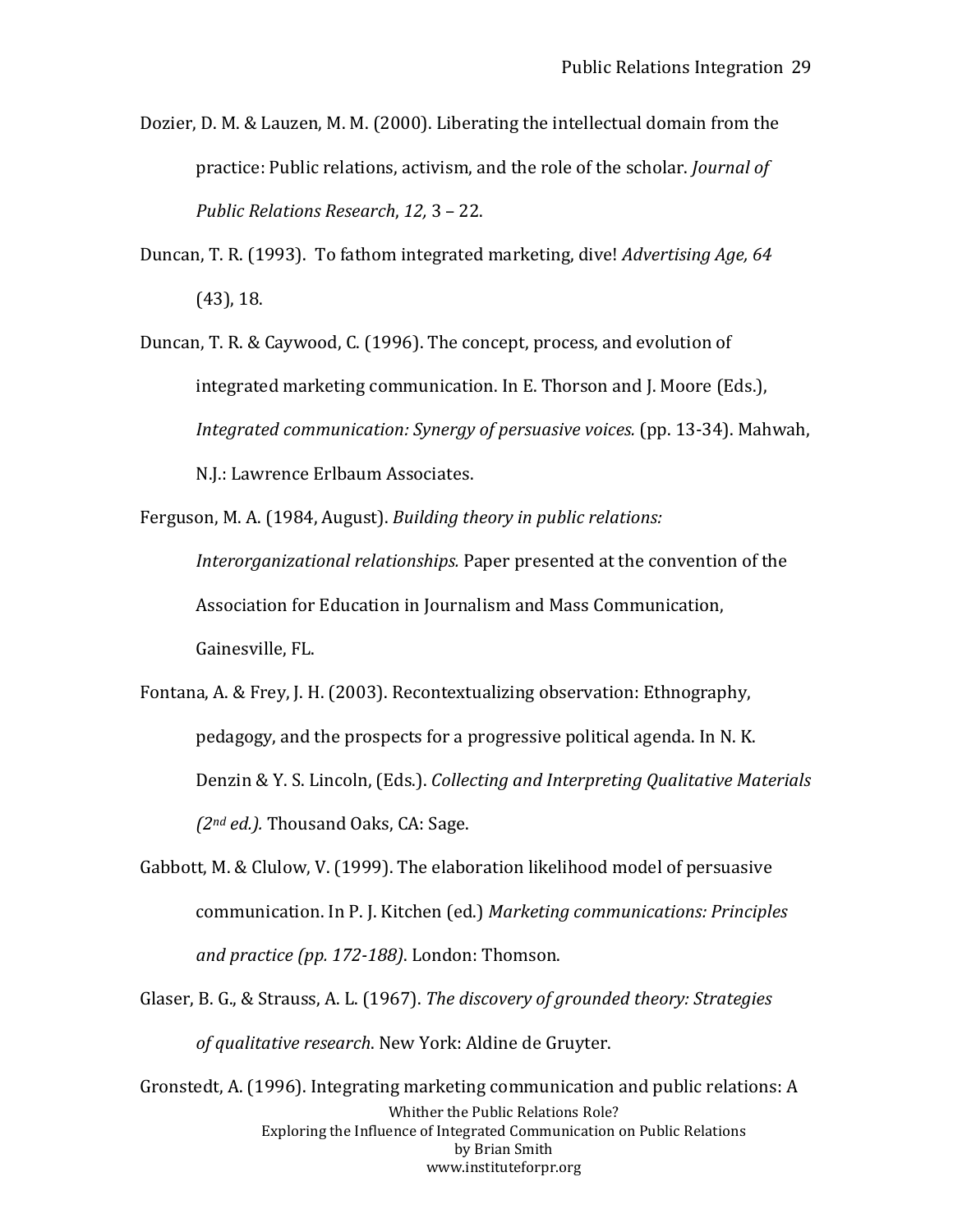stakeholder relations model. In E. Thorson & J. Moore (Eds.), *Integrated communication: Synergy of persuasive voices.* (pp. 287-304). Mahwah, N.J.: Lawrence Erlbaum Associates.

- Gronstedt, A. (2000). *The consumer century: Lessons from world class companies in integrated marketing and communications*. New York: Routledge.
- Grunig, J. E. (2002). Qualitative methods for assessing relationships between organizations and publics. *Institute for Public Relations,* retrieved 22 March 2007 from

[http://www.instituteforpr.org/files/uploads/2002\\_AssessingRelations.pdf.](http://www.instituteforpr.org/files/uploads/2002_AssessingRelations.pdf)

- Grunig, J. E. (2006). Furnishing the edifice: Ongoing research on public relations as a strategic management function. *Journal of Public Relations Research, 18*, 151- 176.
- Grunig, J. E., & Huang, Y-H. (2000). From organizational effectiveness to relationship indicators: Antecedents of relationships, public relations strategies, and relationship outcomes. In J. A. Ledingham & S. D. Bruning (Eds.) *Public Relations as Relationship Management: A Relational Approach to the Study and Practice of Public Relations (pp. 23-53).* Mahwah, NJ: Lawrence Erlbaum.
- Grunig, J. E. & Hung, C-J. F. (2002). *The effect of relationships on reputation and reputation on relationships: A cognitive, behavioral study.* Paper presented at the PRSA Educator's Academy 5<sup>th</sup> Annual International, Interdisciplinarv Public Relations Research Conference, Miami, Florida.

Whither the Public Relations Role? Exploring the Influence of Integrated Communication on Public Relations by Brian Smith www.instituteforpr.org Grunig, L. A., Grunig J. E., & Dozier, D. M. (2002). *Excellent public relations and*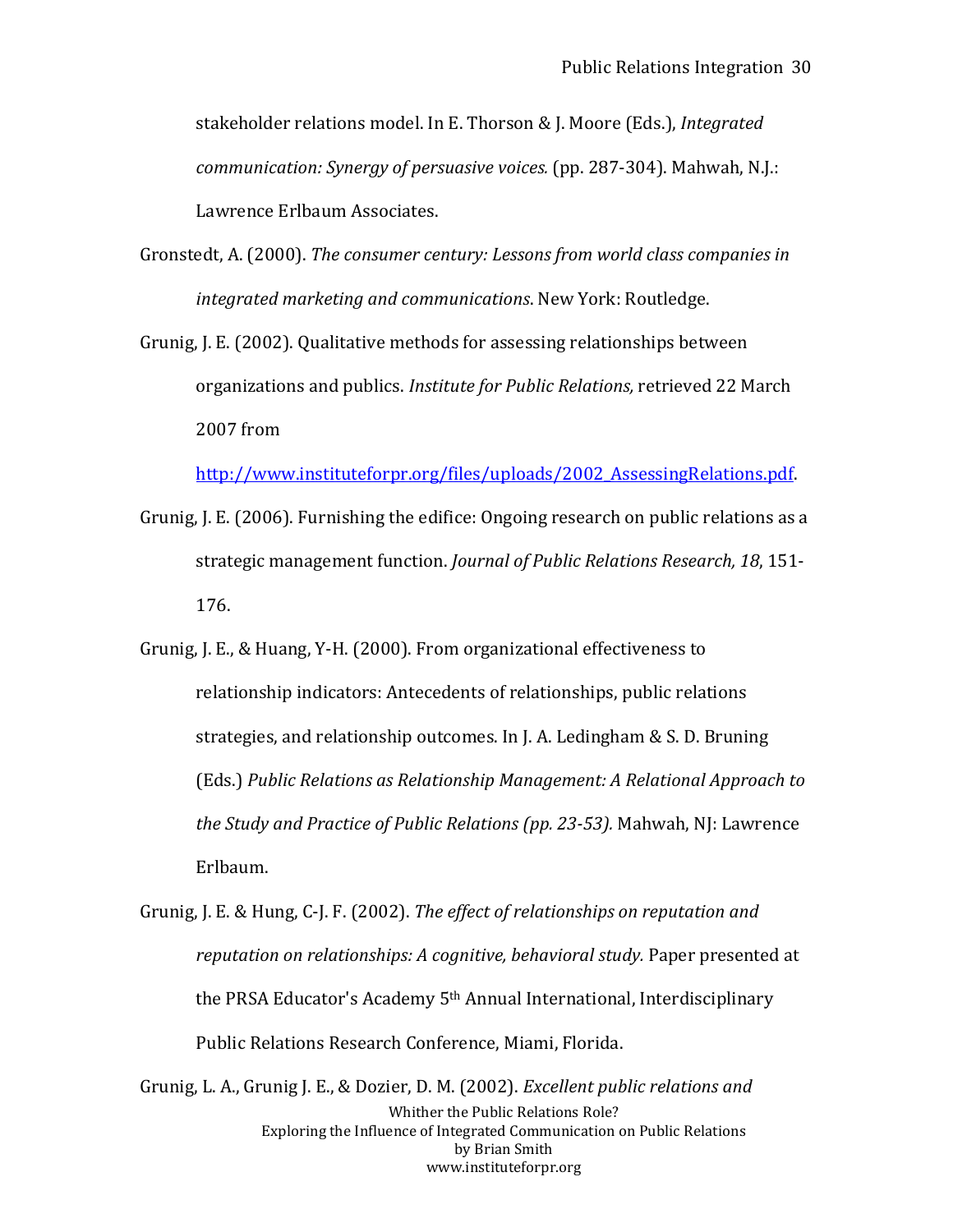*effective organizations: A study of communication management in three countries.* Mahwah, NJ: Lawrence Erlbaum Associates, Inc.

- Hallahan, K. (1996). Product publicity: An orphan of marketing research. In E. Thorson & J. Moore (Eds.), *Integrated communication: Synergy of persuasive voices.* (pp. 305-330). Mahwah, N.J.: Lawrence Erlbaum Associates.
- Hallahan, K. (2007). Integrated communication: Implications for public relations beyond excellence. In E. L. Toth (Ed.), *The future of excellence in public relations and communication management* (pp. 299-336). Mahwah, NJ: Lawrence Erlbaum Associates.
- Heath, R. L. (2001). Shifting foundations: Public relations as relationship building. In R. L. Heath (Ed.), *Handbook of public relations* (pp. 1-10). Thousand Oaks, CA: Sage.
- Hendrix, J. A. (2004). *Public relations cases.* Belmont, CA: Thomson/Wadsworth.
- Holt, D. B. (2003). Brands and branding. In Harvard Business Review, Case No. 9- 503-045. Harvard Business School Publishing, (12 pages).
- Hon, L.C. & Grunig, J. E. (1999). *Measuring relationships in public relations.*  Gainesville, FL: Institute for Public Relations.
- Hutton, J. G. (1999). The definition, dimensions, and domain of public relations. *Public Relations Review, 25,* 199-214*.*
- Hutton, J. G., Goodman, M. B., Alexander, J. B., & Genest, C. M. (2001). Reputation management: The new face of corporate public affairs. *Public Relations Review, 27,* 24-261.

Whither the Public Relations Role? Exploring the Influence of Integrated Communication on Public Relations by Brian Smith www.instituteforpr.org Keh, H. T., Nguyen, T. T. M., & Ng, H. P. (2007). The effects of entrepreneurial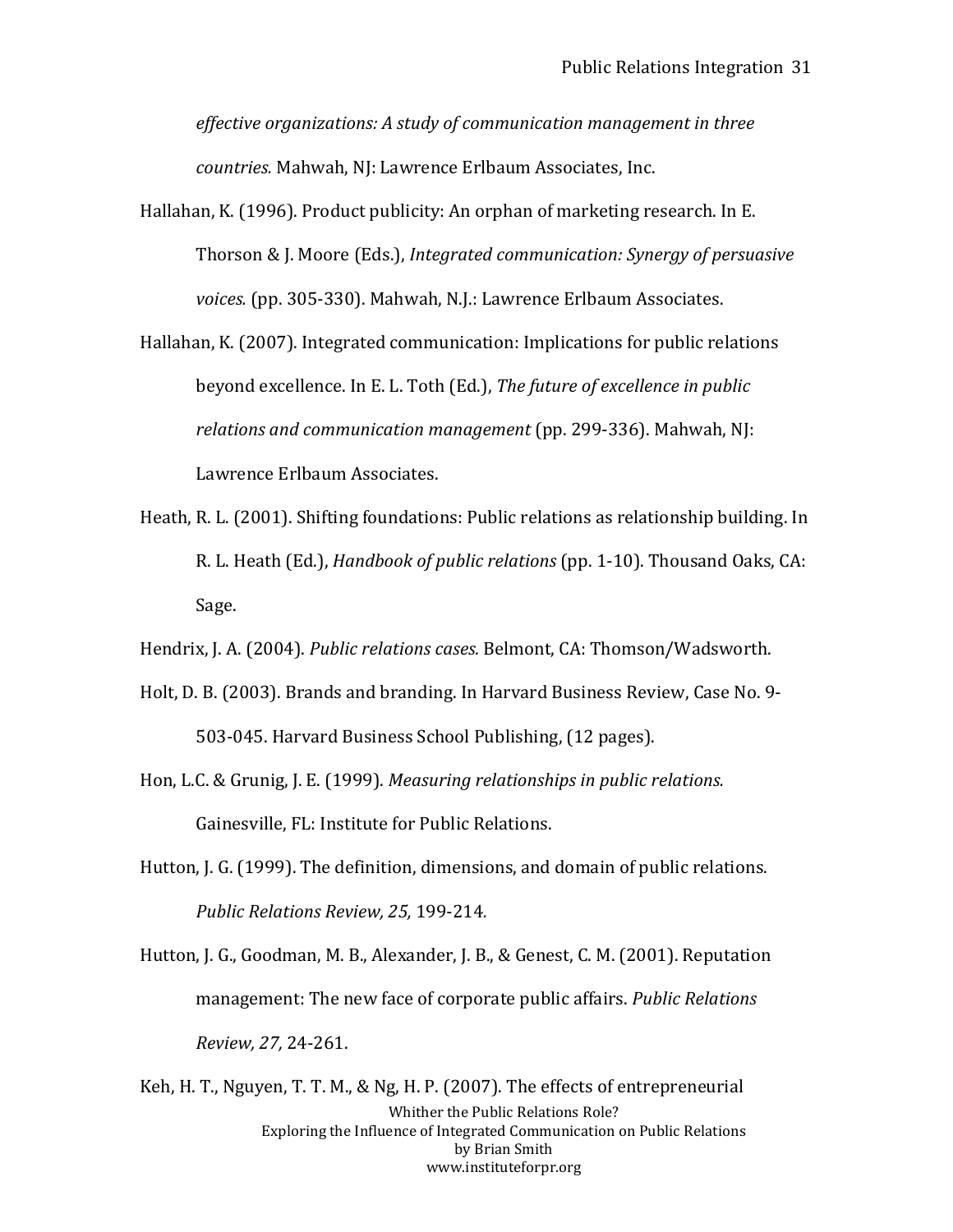orientation and marketing information on the performance of SMEs. *Journal of Business Venturing*, 22, 592-611.

- Keller, K. L. (2000). The brand report card. *Harvard Business Review*, Case No. R00104, Harvard Business School Publishing, (8 pages).
- Keller, K. L. (2003). *Building, measuring, and managing brand equity, 2nd edition.*  Upper Saddle River, NJ: Pearson.
- Kerr, G., Schultz, D., Patti, C., & Kim, I. (2008). An inside-out approach to integrated marketing communication: An international analysis. *International Journal of Advertising, 27*(4), 511-548.
- Kitchen, P. J. (1999). The evolution of marketing and marketing communications: Principles and practice. In P. J. Kitchen (ed.) *Marketing communications: Principles and practice (pp. 18-38)*. London: Thomson.
- Kitchen, P. J., Brignell, J., Li, T., & Spickett, G. (2004). The emergence of IMC: A theoretical perspective. *Journal of Advertising Research, 44*(3)*,* 19-30.
- Kitchen, P. J., & De Pelsmacker, P. (2004). *Integrated marketing communications: A primer.* New York: Routledge.
- Kitchen, P. J. & Papasolomou, I. (1999). Marketing public relations. In P. J. Kitchen (ed.) *Marketing communications: Principles and practice (pp. 340-360)*. London: Thomson.
- Kitchen, P. J., Schultz, D. E., Kim, I., Han, D., & Li, T. (2004). Will agencies ever "get" (or understand) IMC? *European Journal of Marketing*, *38*, 1417- 1436. Kliatchko, J. (2005).Towards a new definition of Integrated Marketing

Whither the Public Relations Role? Exploring the Influence of Integrated Communication on Public Relations by Brian Smith www.instituteforpr.org Communications (IMC). *International Journal of Advertising, 24*(1), pp. 7–34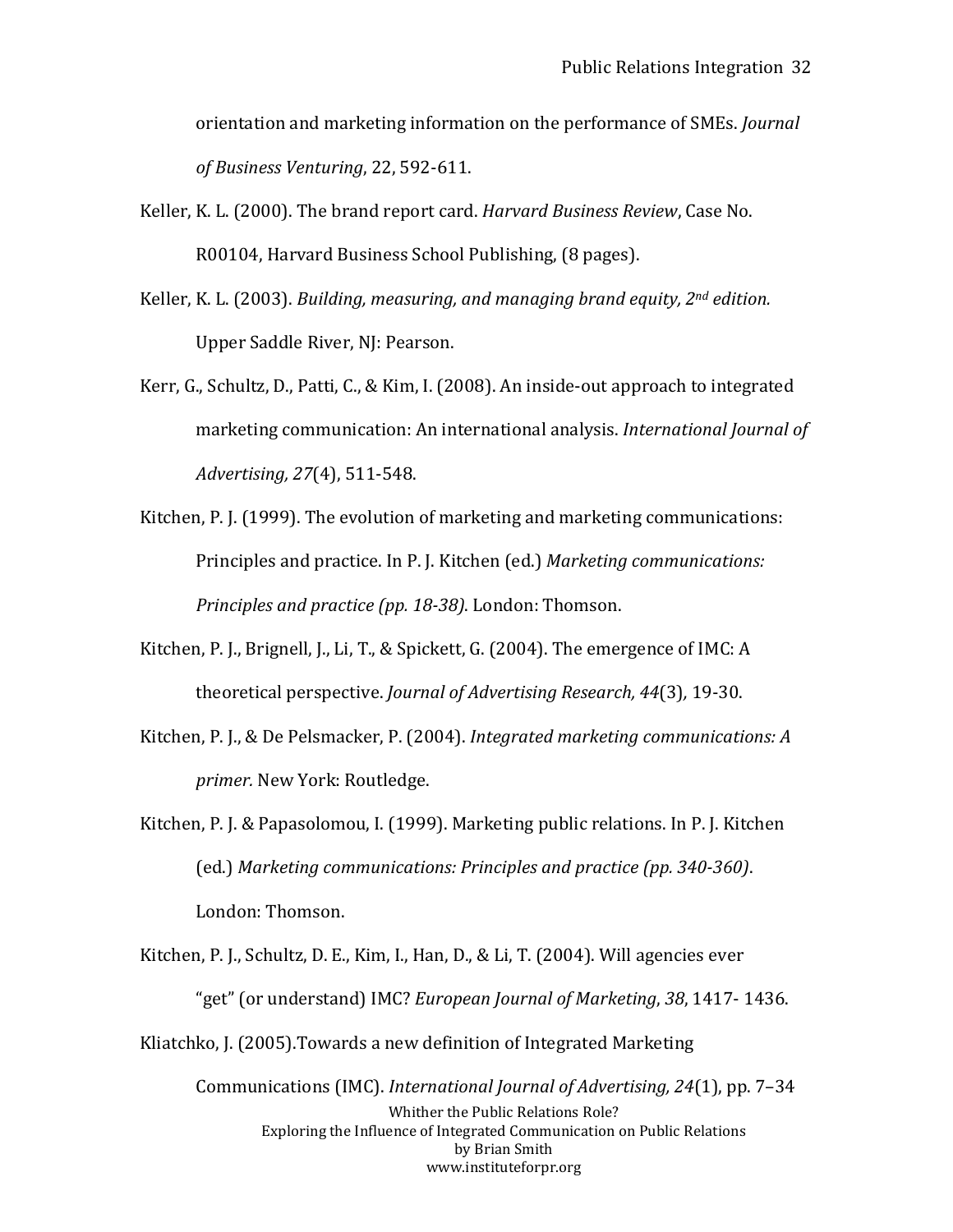Kliatchko, J. (2008). Revisiting the IMC construct: A revised definition and four pillars. *International Journal of Advertising, 27*(1), 133-160.

Kotler, P. & Mindak, W. (2000). Marketing and public relations – Should they be partners or rivals? In M. FitzGerald & D. Arnott (eds). *Marketing communications classics (pp. 351-362)*. London: Thomson.

Kvale, S. (1995). The social construction of validity. *Qualitative Inquiry, 1,* 19-40.

- Ledingham, J. A. (2003). Explicating relationship management as a general theory of public relations. *Journal of Public Relations, 15*, 181-198.
- Ledingham, J. A. (2006). Relationship management: A general theory of public relations. In C. H. Botan & V. Hazleton (Eds.) *Public relations theory II (pp. 465-484).* Mahwah, NJ: Lawrence Erlbaum Associates.
- Lindlof, T. R. (1995). *Qualitative communication research methods (chapter 4, 5, 7).*  Thousand Oaks, CA: Sage.

Liodice, B. (2008). Essentials for integrated marketing. *Advertising Age, 72(23)*.

- Madhavaram, S., Badrinarayanan, V., & McDonald, R. E. (2005). Integrated marketing communication (IMC) and brand identity as critical components of brand equity strategy. *Journal of Advertising, 34*(4), 69-80.
- Miles, M. B., & Huberman, A. M. (1994). *Qualitative data analysis* (2nd ed.). Thousand Oaks, CA: Sage Publications.
- Morgan, R. M., & Hunt, S. D. (1994). The commitment-trust theory of relationship marketing. *Journal of Marketing, 58*(3), 20-38.
- Whither the Public Relations Role? Exploring the Influence of Integrated Communication on Public Relations by Brian Smith www.instituteforpr.org Reid, M. (2003). IMC-performance relationship: Further insight and evidence from the Australian marketplace. *International Journal of Advertising, 22*, 227-248.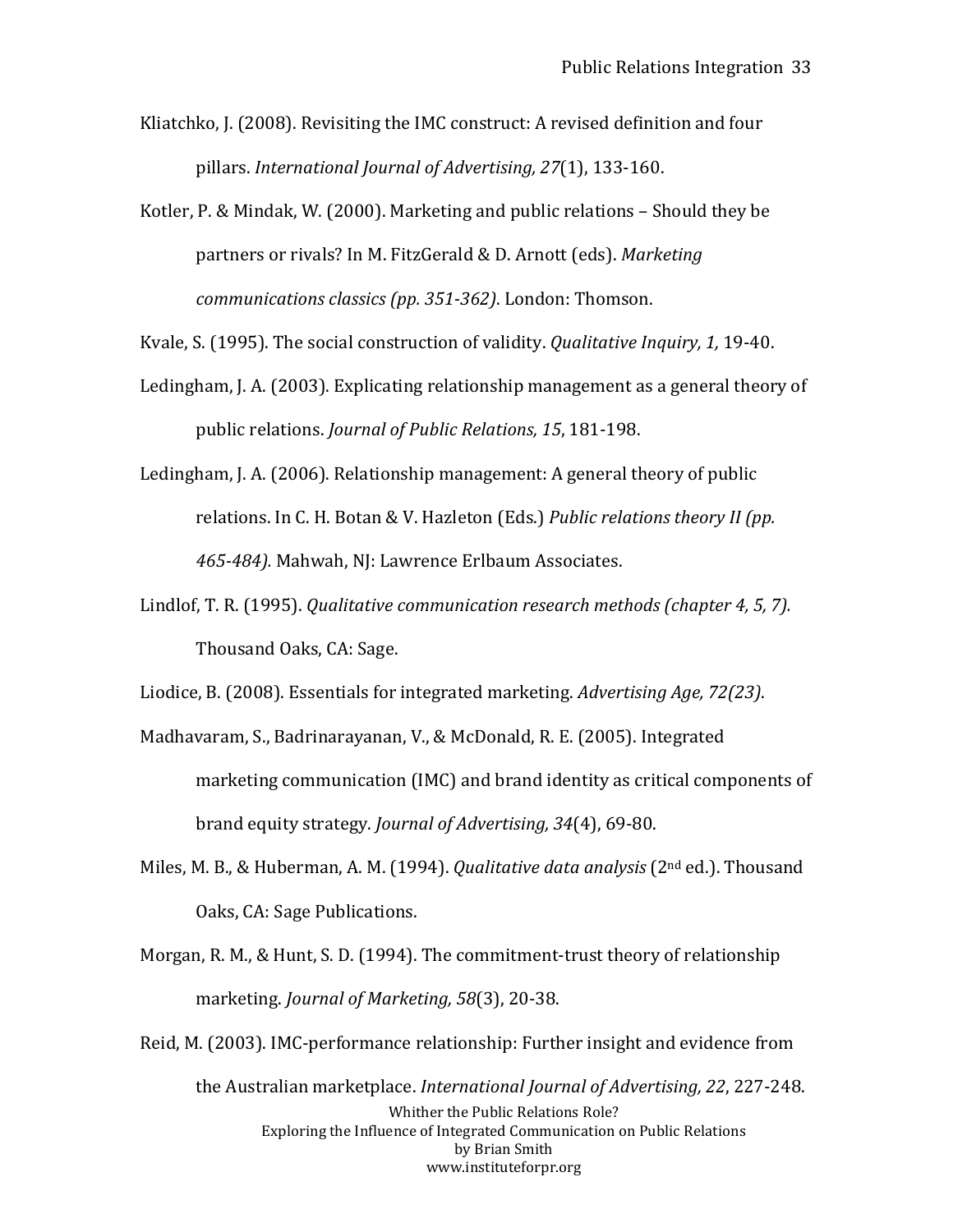- Rubin, H. J., & Rubin, I. S. (2005). *Qualitative Interviewing: The Art of Hearing Data (2nd ed.).* Thousand Oaks, CA: Sage.
- Rust, R. T., Zeithaml, V. A., & Lemon, K. N. (2004). Customer-centered brand management. *Harvard Business Review,* 1-9*.*
- Sanday, P. R. (1979). The ethnographic paradigms. *Administrative Science Quarterly, 24,* 527-538).
- Schultz, D. E. (1996). The inevitability of integrated communication. *Journal of Business Research, 37*(3), 139-146.
- Schultz, D. E. & Kitchen, P. J. (1997). Integrated marketing communications in U.S. advertising agencies: An exploratory study. *Journal of Advertising Research, 37*(5), 7-18.
- Schultz, D. E. & Kitchen, P. J. (2001). The role of integrated communication in the interactive age. In P. J. Kitchen & D. E. Schultz (Eds.), *Raising the corporate umbrella: Corporate communications in the 21st century.* (pp. 82-114). New York: Palgrave/St. Martin's Press.
- Schultz, D. E., & Kitchen, P. J. (2004). Managing the changes in corporate branding and communication: Closing and re-opening the corporate umbrella. *Corporate Reputation Review, 6,* 347-366.

Schumann, D. W., Dyer, B., & Petkus, Jr., E. (1996). The vulnerability of integrated marketing communication: The potential for boomerang effects. In E. Thorson and J. Moore (Eds.), *Integrated communication: Synergy of persuasive voices.* (pp. 51-64). Mahwah, N.J.: Lawrence Erlbaum Associates.

Whither the Public Relations Role? Exploring the Influence of Integrated Communication on Public Relations by Brian Smith www.instituteforpr.org Stammerjohan, C., Wood, C.W., Chang, Y, & Thorson, E. (2005). An empirical